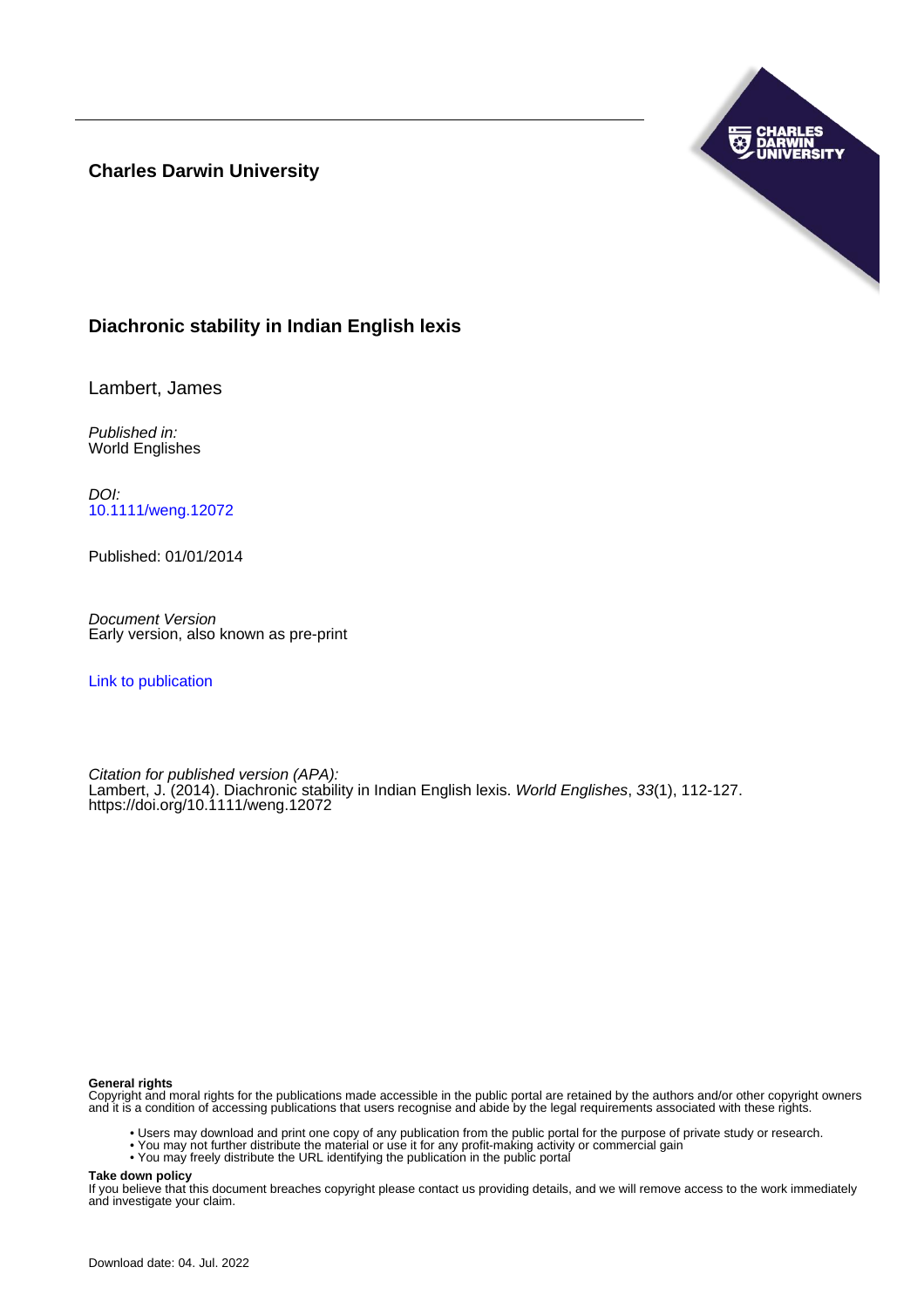See discussions, stats, and author profiles for this publication at: [https://www.researchgate.net/publication/260413097](https://www.researchgate.net/publication/260413097_Diachronic_stability_in_Indian_English_lexis?enrichId=rgreq-124901d45a37114ec2b0cd3703b86ab0-XXX&enrichSource=Y292ZXJQYWdlOzI2MDQxMzA5NztBUzo1Mzc2Nzc2NzEzNTAyNzJAMTUwNTIwMzc1NDYzNA%3D%3D&el=1_x_2&_esc=publicationCoverPdf)

# [Diachronic stability in Indian English lexis](https://www.researchgate.net/publication/260413097_Diachronic_stability_in_Indian_English_lexis?enrichId=rgreq-124901d45a37114ec2b0cd3703b86ab0-XXX&enrichSource=Y292ZXJQYWdlOzI2MDQxMzA5NztBUzo1Mzc2Nzc2NzEzNTAyNzJAMTUwNTIwMzc1NDYzNA%3D%3D&el=1_x_3&_esc=publicationCoverPdf)

**Article** in World Englishes · March 2014 DOI: 10.1111/weng.12072

| 481                                                                                                                      |
|--------------------------------------------------------------------------------------------------------------------------|
|                                                                                                                          |
|                                                                                                                          |
|                                                                                                                          |
|                                                                                                                          |
|                                                                                                                          |
|                                                                                                                          |
| James Lambert<br>National Institute of Education (NIE), Singapore<br>46 PUBLICATIONS 113 CITATIONS<br><b>SEE PROFILE</b> |

Some of the authors of this publication are also working on these related proje



Project

Green's Dictionary of Slang [View project](https://www.researchgate.net/project/Greens-Dictionary-of-Slang?enrichId=rgreq-124901d45a37114ec2b0cd3703b86ab0-XXX&enrichSource=Y292ZXJQYWdlOzI2MDQxMzA5NztBUzo1Mzc2Nzc2NzEzNTAyNzJAMTUwNTIwMzc1NDYzNA%3D%3D&el=1_x_9&_esc=publicationCoverPdf)

The Secondary Vocabulary Lists [View project](https://www.researchgate.net/project/The-Secondary-Vocabulary-Lists?enrichId=rgreq-124901d45a37114ec2b0cd3703b86ab0-XXX&enrichSource=Y292ZXJQYWdlOzI2MDQxMzA5NztBUzo1Mzc2Nzc2NzEzNTAyNzJAMTUwNTIwMzc1NDYzNA%3D%3D&el=1_x_9&_esc=publicationCoverPdf)

All content following this page was uploaded by [James Lambert](https://www.researchgate.net/profile/James-Lambert-9?enrichId=rgreq-124901d45a37114ec2b0cd3703b86ab0-XXX&enrichSource=Y292ZXJQYWdlOzI2MDQxMzA5NztBUzo1Mzc2Nzc2NzEzNTAyNzJAMTUwNTIwMzc1NDYzNA%3D%3D&el=1_x_10&_esc=publicationCoverPdf) on 12 September 2017.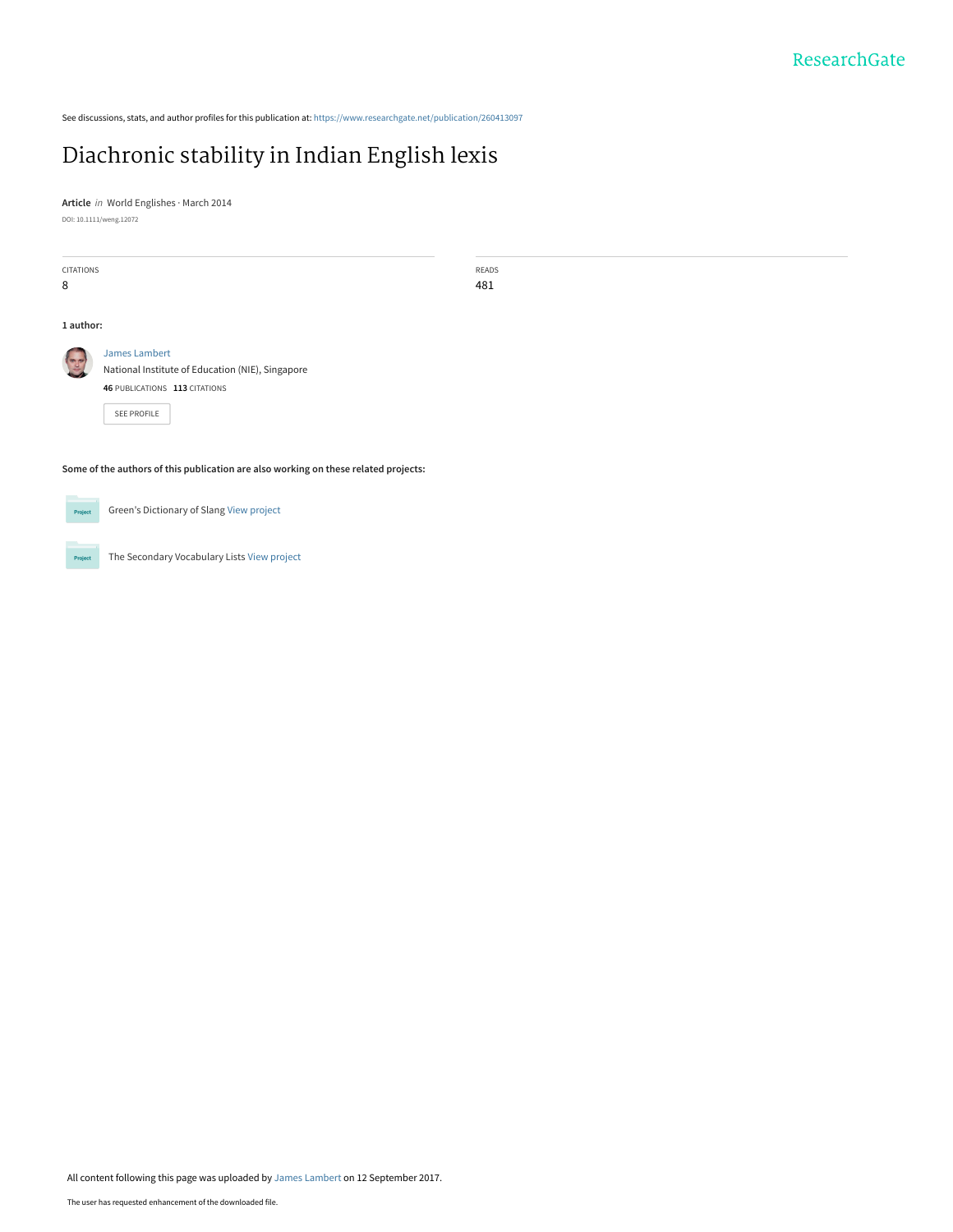## **Diachronic stability in Indian English lexis**

**ABSTRACT:** In the late 1930s two British commentators, A.F. Kindersley and R.C. Goffin, published articles on various linguistic features (semantic, grammatical, orthographical, and phonological) of the English language as used in India. These two glossaries offer a valuable insight into late-Raj Indian English. In order to assess the extent of change over the intervening 70-plus years, a comparison of the content of those glossaries to present-day Indian English has been made. The overall picture is one of surprising stability, especially given the strong resistance by educationalists and others who have long stigmatised local variations as 'errors'. This stability over time suggests a long-standing endonormativity that has hitherto not been recognised. Many of the features discussed have even longer stable histories, suggesting an even lengthier endonormativity. This type of diachronic investigation may have similar implications for many other varieties of English.

*Keywords*: Indian English, endonormativity, lexicography, dictionaries, diachronic studies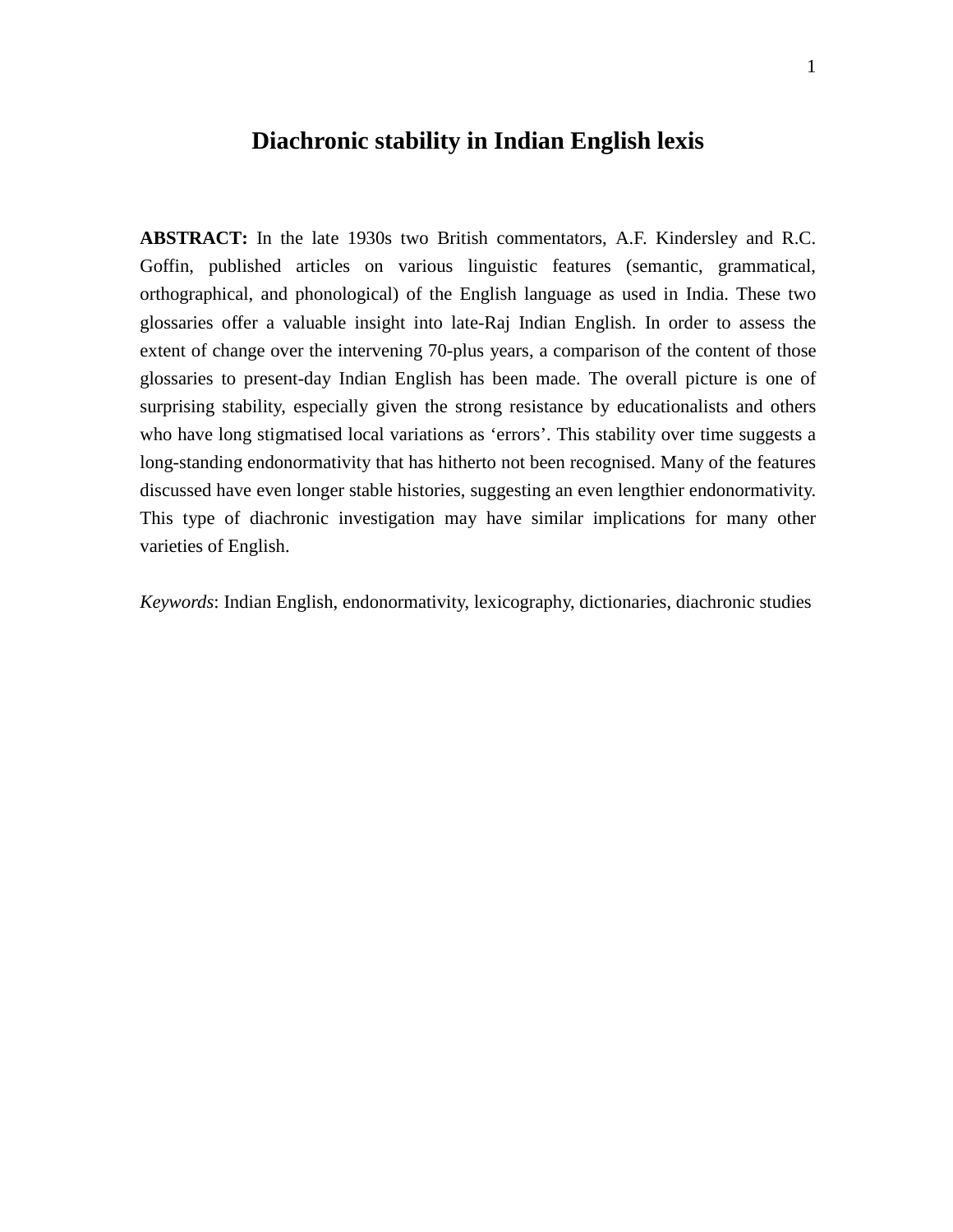#### **INTRODUCTION**

An exonormative view of language is one where the perceived prestige or standard form is that of a non-local variety, while, in contrast, an endonormative view is one where features of the local variety are viewed as contributing to, or being part of, the standardised variety. Taking a strictly exonormative point of view, variations in so-called non-native varieties are characterised as *abuses*, in the sense of 'a wrong or improper use', a 'misuse'. In this sense the noun is countable. Another use of the word *abuse* is to refer to 'insulting language'. In so-called native varieties of English, this second sense is strictly uncountable, but this is not so in Indian English, as shown by the following two quotations.

Mr. Huq concludes that statement with a note of warning to strikers whose representatives [...] have taken the extraordinary step of inviting Pandit Jawaharlal to come to Calcutta to hurl reckless abuses at him and his colleagues. – *Indian Express*, 6 May **1937**

Press-photographers and correspondents have been advised to maintain a safe distance because in her previous appearance in court, Sonia had suddenly pounced on a press-photographer, smashed his camera and hurled abuses at the scribes. – *Times of India*, 14 Sep **2001**

In these extracts the word *abuse* is used in the sense of 'an individual piece of invective' or 'an abusive comment' and is clearly a countable noun. These quotations provide evidence that this usage has been present in Indian English for a period of over 60 years, and thus, that the term *abuses* is not considered an 'abuse' of language in Indian English. The presence of stability has implications for the question of endonormativity in the case of Indian English. To date, the extent and significance of such stability has not been substantially investigated. This paper compares two late-Raj glossaries of Indian English terms with modern sources in order to obtain a first glimpse of how nativised features of Indian English have withstood the test of time. This research is further examined in light of the lexicography of Indian English. At present there is no up-to-date history of Indian English from a lexicographical perspective, although, a historical dictionary of Indian English would be able to present a clear picture of diachronic change and hence contribute to the question of endo- versus exonormativity.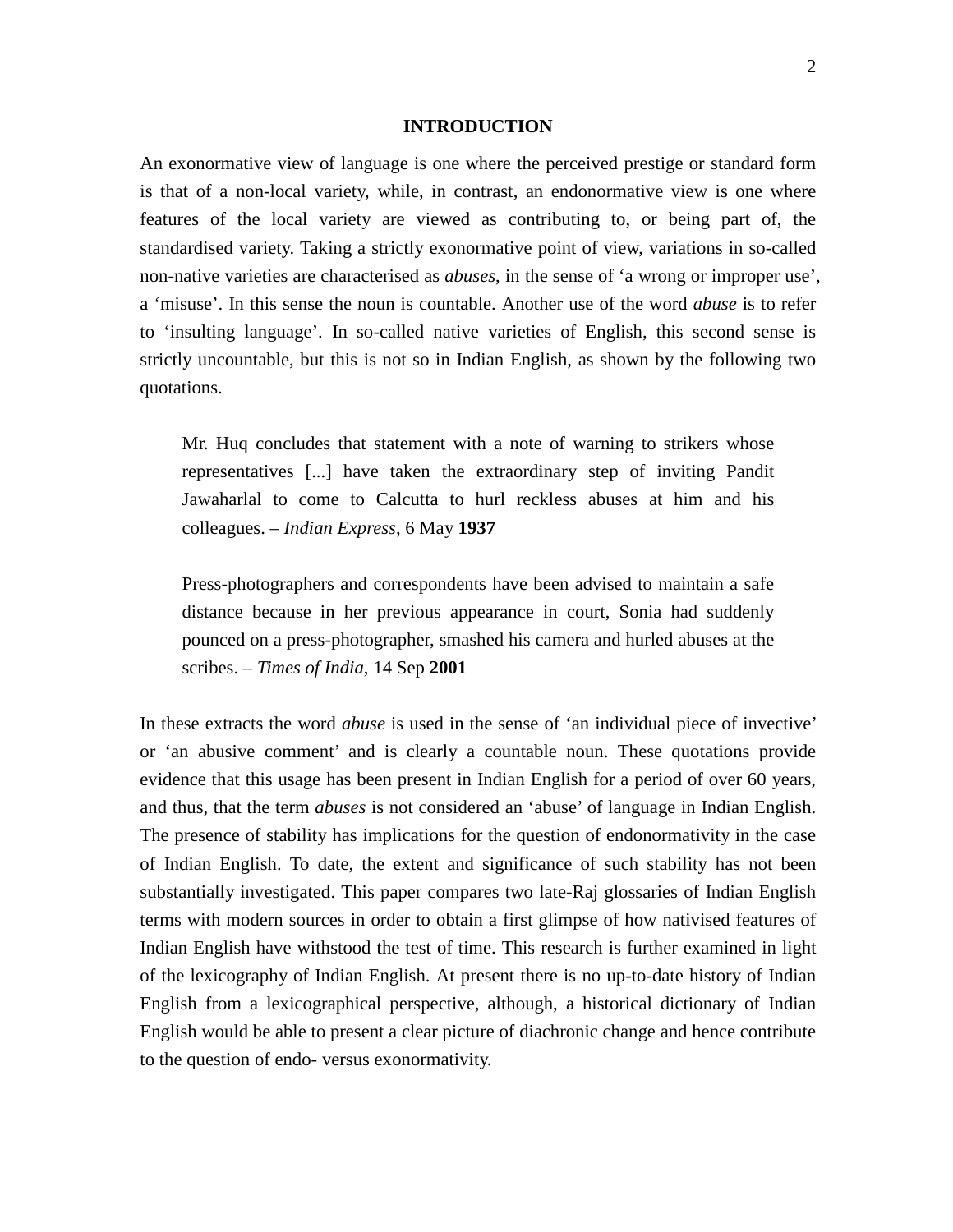#### **INDIAN ENGLISH AND ENDONORMATIVITY**

Colonial-era accounts of Indian English largely concentrated on lexis borrowed into English from Indian languages, or else, took an exonormative view and focused on errors made by Indian users of English (e.g. Wright 1891; Whitworth 1907). More recently, especially within the world Englishes paradigm, more detailed analyses have become the norm, and many items formerly classified as 'errors' have become regarded as valid features of the variety. However, despite this academic attention, at present 'there is no comprehensive perspective or clarity on the status and meaning of English' in India (Krishnaswamy and Burde 1998: 4). The term *Standard Indian English* has been in use for well over half a century (e.g. Quirk 1958: 13; Sailaja 2009: viii) to refer to the acrolectal variant of Indian English associated with the highly educated. However, the existence of a term does not necessarily imply or enforce the existence of that which it denotes, and the existence of a standardised form of Indian English is still the subject of debate. Graddol notes that 'English proficiency in India is distributed very unevenly across the various socio-economic groups' (2010: 66), while John describes the situation as 'a cacophony of English from the farthest village to the mega malls of glitzy megapolises' (2007: 4). There is diversity of academic opinion on the question of what makes a standardised variety of a language (see Wright 2000; Crowley 2003). However, one factor is the absence or presence of an endonormative orientation as far as norms of correctness and usage are concerned. Schneider notes that an endonormative attitude is 'far from being generally accepted' in India (2007: 171). There are three major stances towards Indian English, namely, (a) the endonormative view, (b) the exonormative view, and (c) a lack of concern. The first two of these have advocates from both the academic and popular domains, but the last attitude is that of many of the actual users of English in India.

An endonormative stance towards Indian English is often invoked as a remedy to the adverse estimation arising from prevailing exonormative views. Balasubramanian, in calling for detailed linguistic descriptions of national varieties of English, notes that '[s]uch descriptions would work towards dispelling the negative attitudes that still persist today toward certain varieties of English' (2009: 4). Alongside and conflicting with the endonormative viewpoint, a widely held exonormative view has been in place from the colonial period to present. On the academic front this view is in retreat, though some contemporary researchers seem not to have forsaken it (e.g. Bock 2006: 15-17). Amongst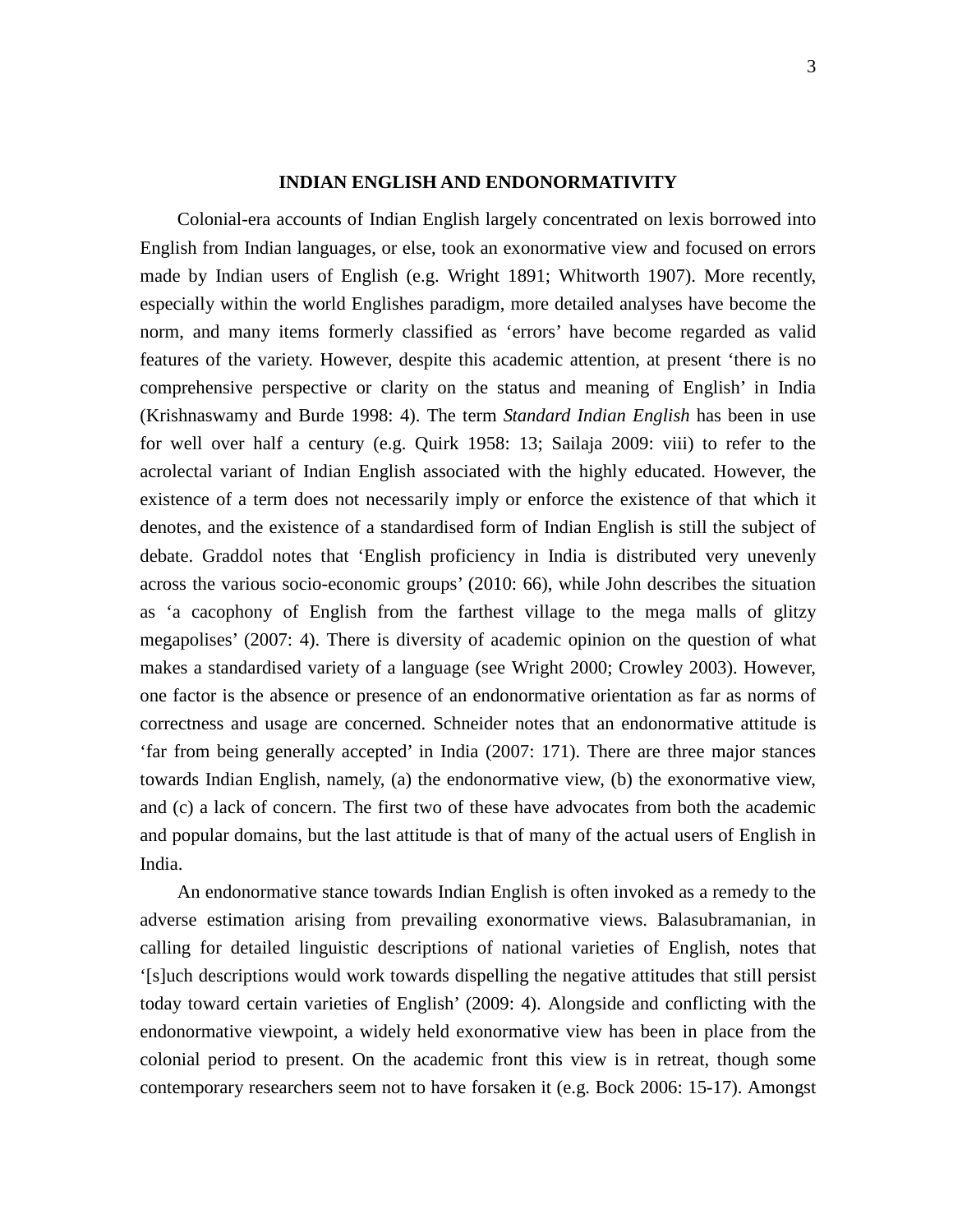many Indians, however, an exonormative view, which even today posits British English as the target model, appears to be firmly in place (Wong and Thomas 1993: 15-16; Lange 2012: 50). Indicative of this viewpoint is Pavan K. Varma, the former Press Secretary for the President of India, who in 2004 complained that 'Indian English is littered with instances of spelling errors, grammatical mistakes, pronunciation howlers and incorrect phraseology' (cited in Sedlatschek 2009: 26). This attitude is supported by the publication of usage guides such as the perennial Smith-Pearse  $(1934/2000)$ ,<sup>1</sup> and Yadurajan (2001), both published by Oxford University Press. The latter of these states that its explicit goal is to inform readers 'whether a certain expression which they have been regularly using is, in fact, admissible as Standard English' (x) (see Chelliah 2001 for an exploration of the educational implications of such guidebooks). Görlach notes that 'Indians are much less willing to admit to the variation and its communicative functions in the country' (1998: ix), and Sailaja reports that 'in India, those who consider their English to be good are outraged at being told that their English is Indian' (2009: 14). At the same time, against the intellectual background of these opposing viewpoints, there is a widespread lack of concern. Milroy and Milroy note that frequently 'a yawning gap' exists 'between what linguists profess to think about language and what ordinary people assume in their daily use and observation of language' (1985: 13). In India, there is a similar gap between the general population who use English in their daily lives and the current academic literature. There is also a gap between the general population and the falling-standards bemoaners, usage guide publishers, and language pundits, whether conservative or progressive.

Debates rage, seminars are held, languages are linked to the freedom movement and national culture, departments for the propagation of Hindi are set up, flags of nationalism are raised, authors talk of guilt and conflict of interests, national languages are pit against each other – but, English grows. No one speaks on its behalf, no grammarians accept its parentage, no student openly backs Indian-English usage […] Streetside painters dab it on walls and hoardings, roadside shopkeepers proudly display Indian-English on their boards […] Indian-English was what the uneducated people wrote for the benefit of the educated. (John 2007: 69)

The fact that the juggernaut of Indian English rolls inexorably on, largely unconcerned by the academic arguments taking place about it, is in itself an indicator of an endonormative force in the variety, and this can be traced historically.

#### **LEXICOGRAPHYAND ENDONORMATIVITY**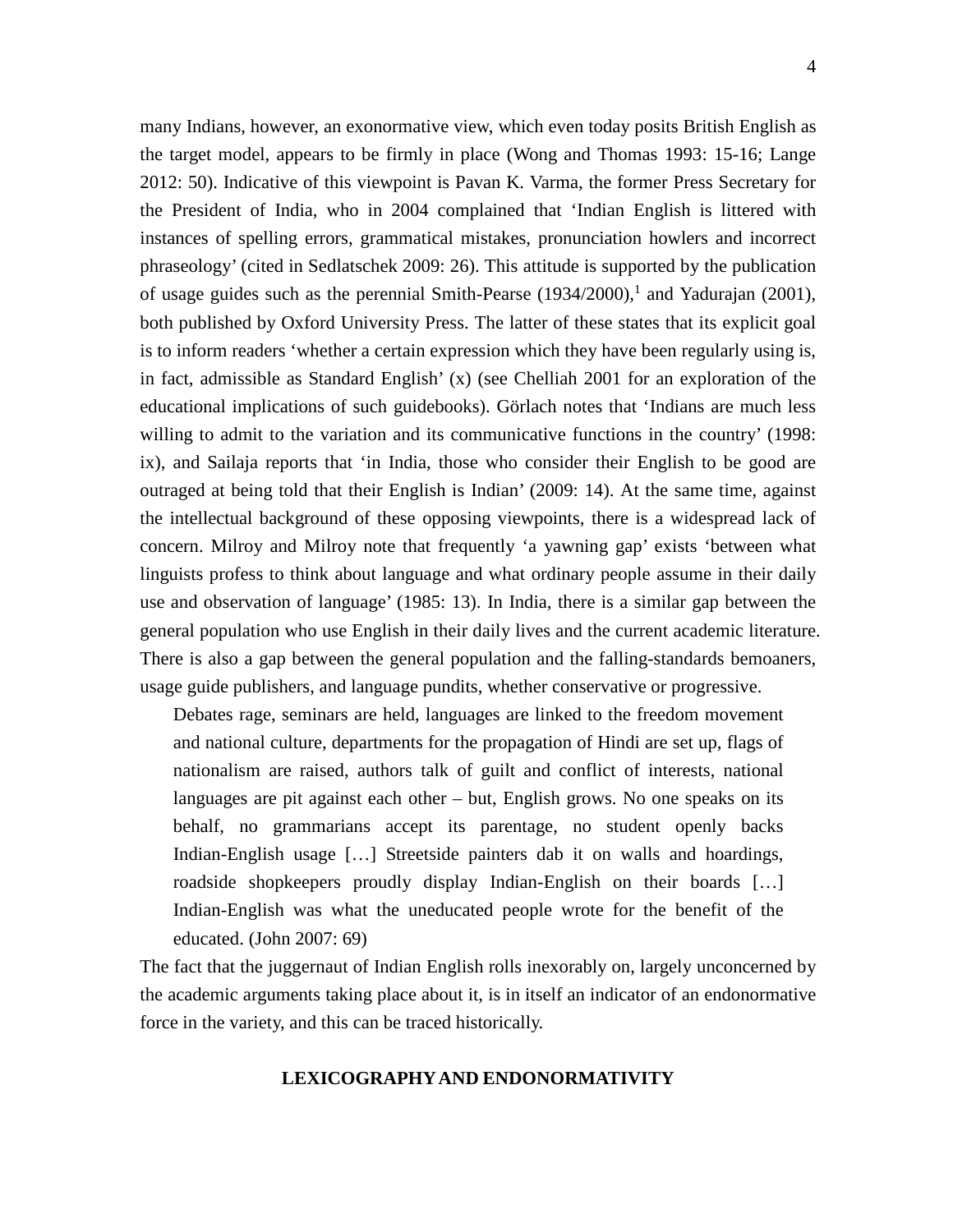The link between language norms and the codification of a language – in dictionaries, grammars and usage guides – is well accepted. Kachru has labelled lexicography the 'first arm' of codification (2005: 224), and Green (1996) has detailed the significant role played by early English lexicographers in the development of standardised British English. Schneider comments that there is 'a mutually reinforcing process' at play: 'new national identities cause an awareness of the existence of new language varieties, which in turn causes the production of dictionaries of these new varieties; once such a dictionary is out it strengthens the distinct national and linguistic identity' (2007: 52). In terms of new Englishes, Bamgbose points out that 'one of the major factors militating against the emergence of endonormative standards in non-native Englishes is precisely the dearth of codification' (1998: 4). Kachru makes the same point, asserting that the 'compilation of dictionaries for the non-native varieties of English is a crucial first step toward their standardization' (1980: 72). However, the interplay between lexicography, language, and standardisation should not be overstated nor oversimplified. The mere existence of a dictionary of a certain variety of English does not automatically confer acceptance of that variety. As Dolezal notes, while '[d]ictionaries can have an influence on how people make individual decisions on language use' (2006: 698), the mere 'descriptive and explanatory adequacy of a dictionary does not in itself promote an attitude of legitimacy for the language being described' (699). Beyond the mere existence of a dictionary, what is required is the acceptance of the notion of a home-grown standardised variety in the language community itself.

The development of the historical dictionary in the late nineteenth century, most famously employed in the *Oxford English Dictionary* (hereafter *OED*), was one important lexicographical innovation that influenced the acceptance of dictionaries as authorities. The historical approach is commonly used for creating dictionaries of national or localised varieties of English (e.g. Matthews 1951; Story *et al*. 1982; Silva 1996). Historical lexicography consists of the diachronic investigation of a language and the presentation of that lexical research in dictionary format, including the presentation of the linguistic evidence upon which the results are based. Such a dictionary thus provides a history of the language. The call for the dictionary to act as language historian dates back to the eighteenth century (Chambers 1728: xxii; Johnson 1747: 31-32), long before Trench famously averred that a dictionary should act as 'an historical monument, the history of a nation' (1857: 6). Creating a historical dictionary for a variety of English valorises that variety by linking it to national history and national identity. Further, by presenting lexical information diachronically, it displays the stability of the particular words, spellings, usages, idioms, etc., and thus cumulatively the overall stability of the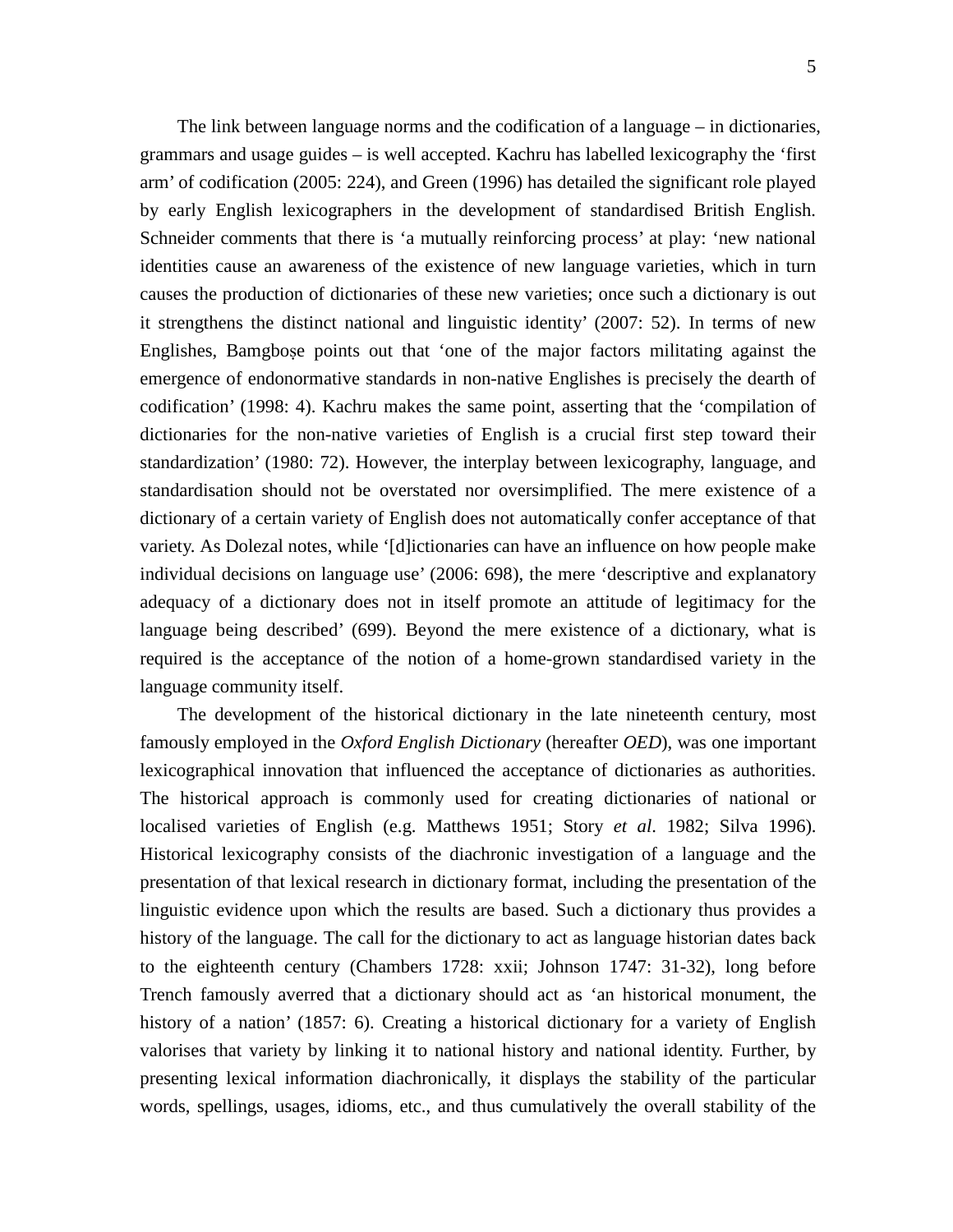language or variety in general. This goes right to the heart of questions regarding endonormativity. If a certain feature persists within a variety over a long period of time, this indicates a continuity of use by writers, and comprehension by readers, over the years. Hence, it becomes more difficult to maintain that such a feature is an aberration, error, or mistake, as exonormative analyses are wont to maintain. Speaking of English in India, Lange points out that 'if an expression is already firmly entrenched in the speech community, it is more likely to eventually become part of an Indian English endonormative standard than an expression with a less general distribution' (2012: 6). The stability over time of a certain feature within a language community indicates a continued practice of not looking elsewhere for its norms.

The importance of the frequency and persistence of linguistic features was highlighted by Saleemi (1993) who called into question certain lexicogrammatical claims made in features lists:

[T]he number of grammatical variants used *fairly consistently* is not as large as generally supposed. […] I am afraid that several variants cited by writers are in fact no more than extremely transitory linguistic forms, such as idiolectal or interlanguage deviations, or nonce-words. (Saleemi 1993: 37; emphasis in original)

This is precisely the type of information a diachronic study, and hence a comprehensive historical dictionary, can provide about a language, not only in the case of positives but also negatives, that is, those usages which have been ephemeral. Saleemi listed a number of terms as examples of transitory usages, including *fooding and lodging* for 'board and lodging' and *coward man* for 'coward'. Google provides around 20 tokens of the compound *coward man* from Indian and Pakistani sources, suggesting that while it may not be common, it is certainly not a nonce term. *Coward man* also occurs in Indian English literature (e.g. Sharma 2002: 102; Majumdar 2004: 30) and is cautioned against in at least one locally-produced usage guide (Vaid 1989: 70). With *fooding*, on the other hand, a Google search restricted to site:.in gives 31,800 hits, the bulk of which are valid citations of the term, that is, not contrived product or company names. Furthermore, *fooding* dates back to the nineteenth-century (W. *c.*1890: 10, 80, 173, 174, Wright 1891: 87).

Irrespective of how correct Saleemi was in his selection of examples of peripheral terms, the important lesson he furnishes is that this is not a matter for guesswork. If it is important to document Indian English at all, then it is important to have a means of assessing the status of terms based on a comprehensive survey of relevant source materials. In terms of the debate over questions of norms, the significance of establishing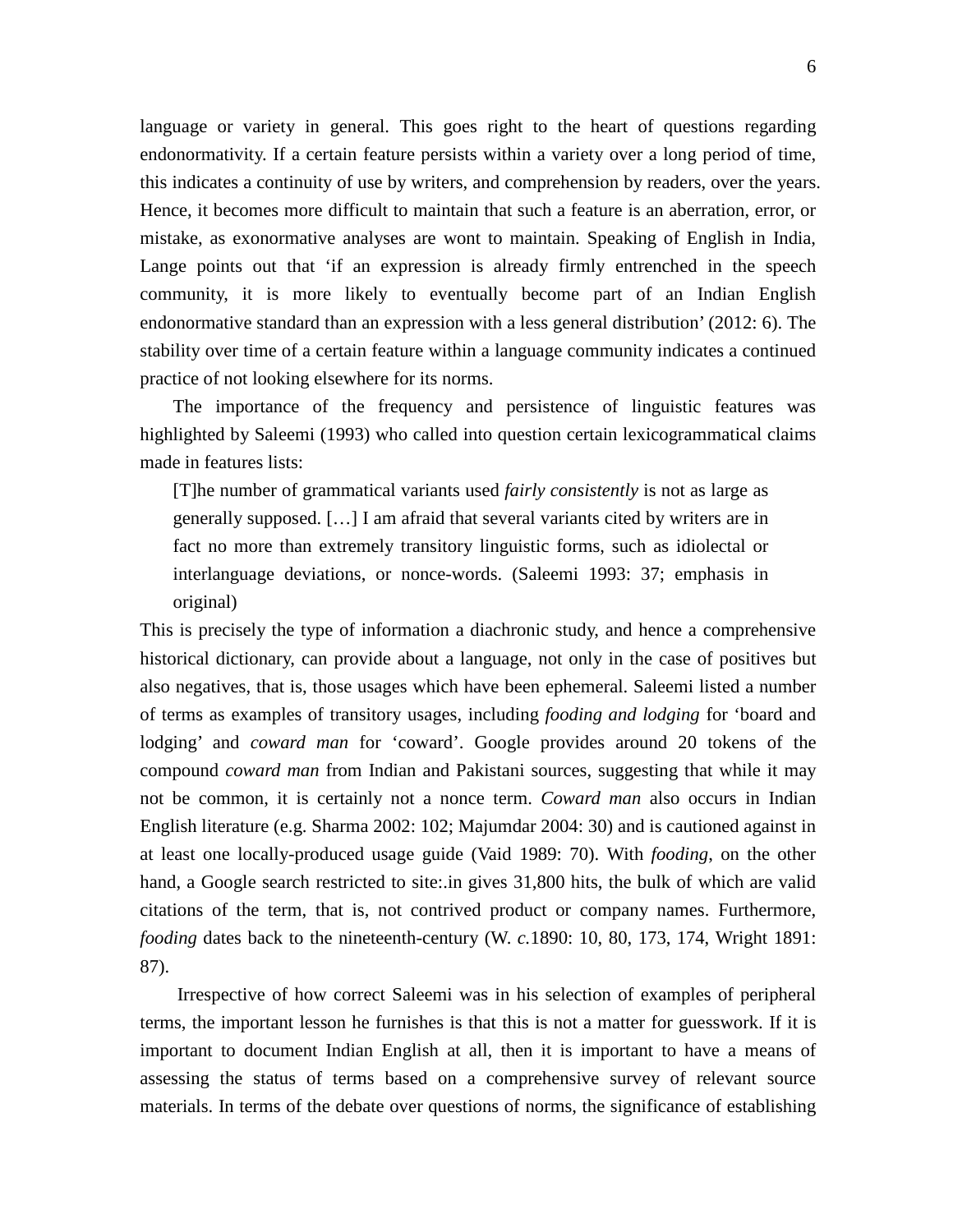the history of the numerous items ascribed to Indian English in various features lists and other linguistic and lexicographical works, especially with regard to frequency and longevity, is paramount. It is important to know whether a certain feature is in fact a nonce formation or a regular item of the variety. Historical dictionaries, such as the *OED*  and similar dictionaries of various sub-varieties of English (e.g. Rundell 1985; Prucher 2007), provide this information for British and American English, and for the English of settler colonies such as Australia, New Zealand and South Africa. Such dictionaries have had an effect on the perception of a standardised form for those varieties. If native-speaker varieties have been given such scholarly attention, surely non-native-speaker varieties should not be excluded from similar treatment. At present there is no up-to-date historical lexicon of Indian English. The research here is a beginning step, and the results indicate that Indian English lexis has maintained a high level of stability over time, which argues for a strong endonormativity, regardless of the debate over standards and norms in the literature, both popular and academic.

#### **METHODOLOGY**

For this paper two glossaries of late-Raj age were used to supply a set of lexical items: R.C. Goffin's *Some Notes on Indian English* (1934) and A.F. Kindersley's *Notes on the Indian Idiom of English: Style, Syntax, and Vocabulary* (1938), reprinted in Bolton and Kachru (2007). Technically, the two papers examined here are more features lists than true glossaries; however, they are largely in the form of a word or phrase followed by a definition and so the term 'glossary' is used here as a shorthand reference. Together, these glossaries provide a valuable insight into 1930s Indian English, a period for which there is essentially no other linguistic or lexicographical description.

The two glossaries differ greatly in style and intent. Goffin is a prose text interspersed with short lists of typical terms exemplifying certain sub-classes of Indian English lexis. The prose text sections are also replete with Indian English lexical items treated discursively. Despite the innocuous-sounding claim that the purpose of his article was 'to provide a few notes on the characteristics of English used to-day by the educated Indian' (20), Goffin's text is very much in the 'Babu English' tradition, that is, it derides the way in which Indians used English. In British India, a *babu* was a native Indian clerk who worked in the British colonial administration. From the prevailing colonial perspective, the English of the babus was error-ridden and characterised by over-elaborate ornateness, and for these 'transgressions' it became the butt of native-speaker ridicule.

In contrast, Kindersley takes an approach that is closer to that of a descriptive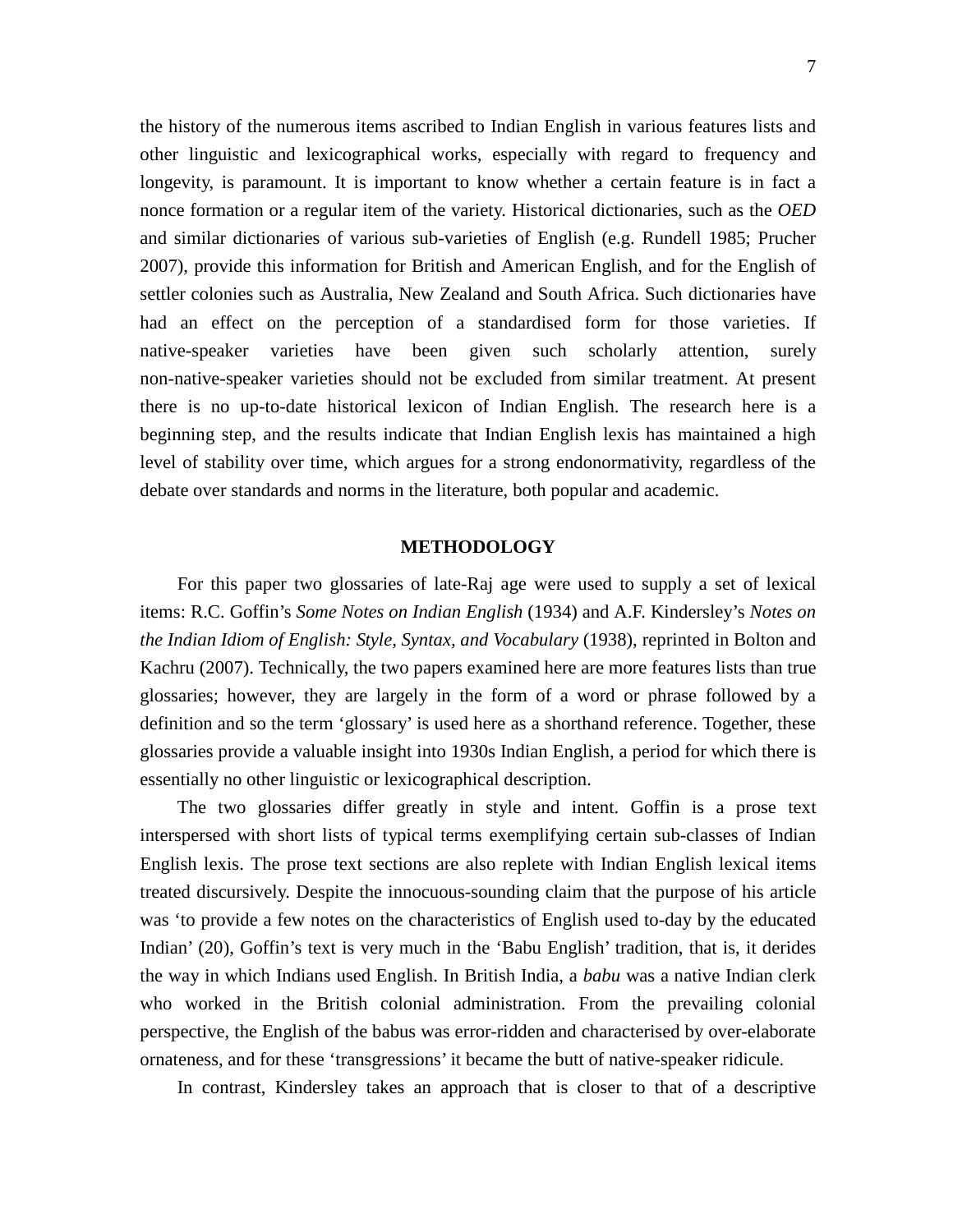linguist and is largely devoid of the superior tone of Goffin: where Kindersley uses the term 'pleonastic cliché' (1938: 31), Goffin more damningly has 'phrase-mongering' (1934: 31). Kindersley is clearer about the source of his information, which he notes consists of:

Twenty-four years in the Indian Civil Service in various parts of the Bombay Presidency and Sind. Perusal of reports and speeches made, and books written, by Indians of other provinces. Travel in most of the major provinces, including the Punjab, Bengal, and the Dravidian linguistic area of South India. (Kindersley 1938: 25)

In addition, Kindersley did not rely solely on his own experience, but had all of his findings cross-checked by other members of the British colonial service from different parts of the country (1938: 25). With respect to Babu English, Kindersley states that he and his colleagues believed 'the extent of its use has […] been much overstated', and that instead the 'English commonly spoken and written by professional men and clerks in most provinces is a more cautious and restricted type of language' (26). There is minimal overlap between the two texts with only six items appearing in both texts despite the large number of lexical items in each (over 100). This low number points to the incompleteness and, with respect, haphazardness of the two selections.

For the modern period, I have used a variety of sources, including a dataset of 25.4 million words of the *Times of India* ranging from 2001 to 2003 (hereafter *TOI*), Indian English online newspapers, magazines, blogs, and websites, and scanned books available through such services as Google Books and the Hathi Trust. In addition, I was able to call upon my own citation database, of some 20,000+ records, part of an ongoing Indian English reading program.

The two texts were read closely and lexical items were extracted. This resulted in a total of 207 items that could be assessed against modern Indian English sources. For a small number of terms it was not possible to effectively assess the claims made by Kindersley or Goffin using the resources available. Nevertheless, this in no way affected the overall picture of the findings, since there were ample terms for drawing a broad picture. For the sake of convenience, the search items are grouped into eight categories, primarily based on the classifications used by Goffin and Kindersley. The categories are outlined below, followed by the total number of items for each (ordered from largest to smallest):

- 1. General lexical items [90]
- 2. Borrowings from non-English languages [42]
- 3. Words of different frequency to British English [31]
- 4. Anglo-Indian neologisms [21]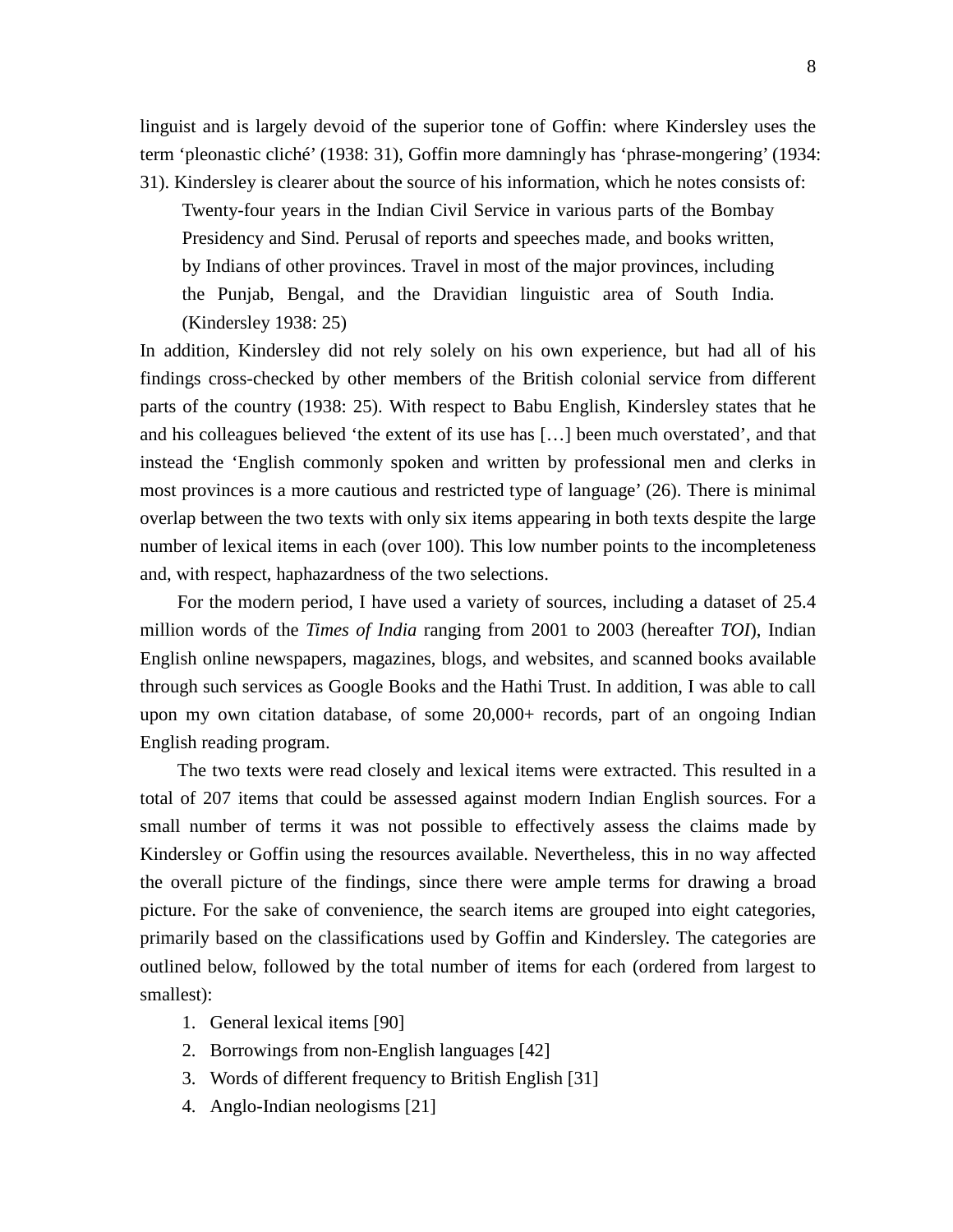- 5. Words having different connotations to British English [11]
- 6. Archaisms or old-fashioned usages [11]
- 7. Anglo-Indian abbreviations [9]
- 8. Words displaying spelling differences to British English [4]

#### **RESULTS**

Table 1 summarises the results of the investigation. Percentages have been rounded. The overall retention of Indian English features from the 1930s to present is 68%. The category where least retention was observed was for terms Goffin and Kindersley claimed had a high frequency in 1930s Indian English, including those terms they labelled clichés. If this figure is removed from the entire set, the percentage retained rises to 78%. For two categories – archaisms and spelling – there were too few searchable items for the percentage figures to have any meaning and they have only been included in the table for the sake of consistency. Following Table 1, a brief discussion of the results for each category is presented. For each category the number of terms found in modern Indian English sources is given, and the percentage of retention. For space reasons only a selection of salient items for each category is discussed.

| Category              | Searchable items | <b>Present in modern IE</b> | Percentage retained |
|-----------------------|------------------|-----------------------------|---------------------|
| General lexical items | 90               | 69                          | 77%                 |
| <b>Borrowings</b>     | 40               | 34                          | 85%                 |
| Frequency             | 31               | 4                           | 13%                 |
| Neologisms            | 21               | 15                          | 71%                 |
| Connotation           | 9                | 7                           | 78%                 |
| Archaisms             | $\overline{2}$   | 2                           | 100%                |
| Abbreviations         | 9                | 8                           | 89%                 |
| Spelling              | 5                | 2                           | 40%                 |
| <b>Total</b>          | 207              | 141                         | 68%                 |

Table 1: Results of diachronic study of Indian English terms

#### **GENERAL LEXICAL ITEMS**

For the purposes of this paper, terms classed by Kindersley or Goffin as involving either a semantic or grammatical peculiarity have been grouped together. This is in keeping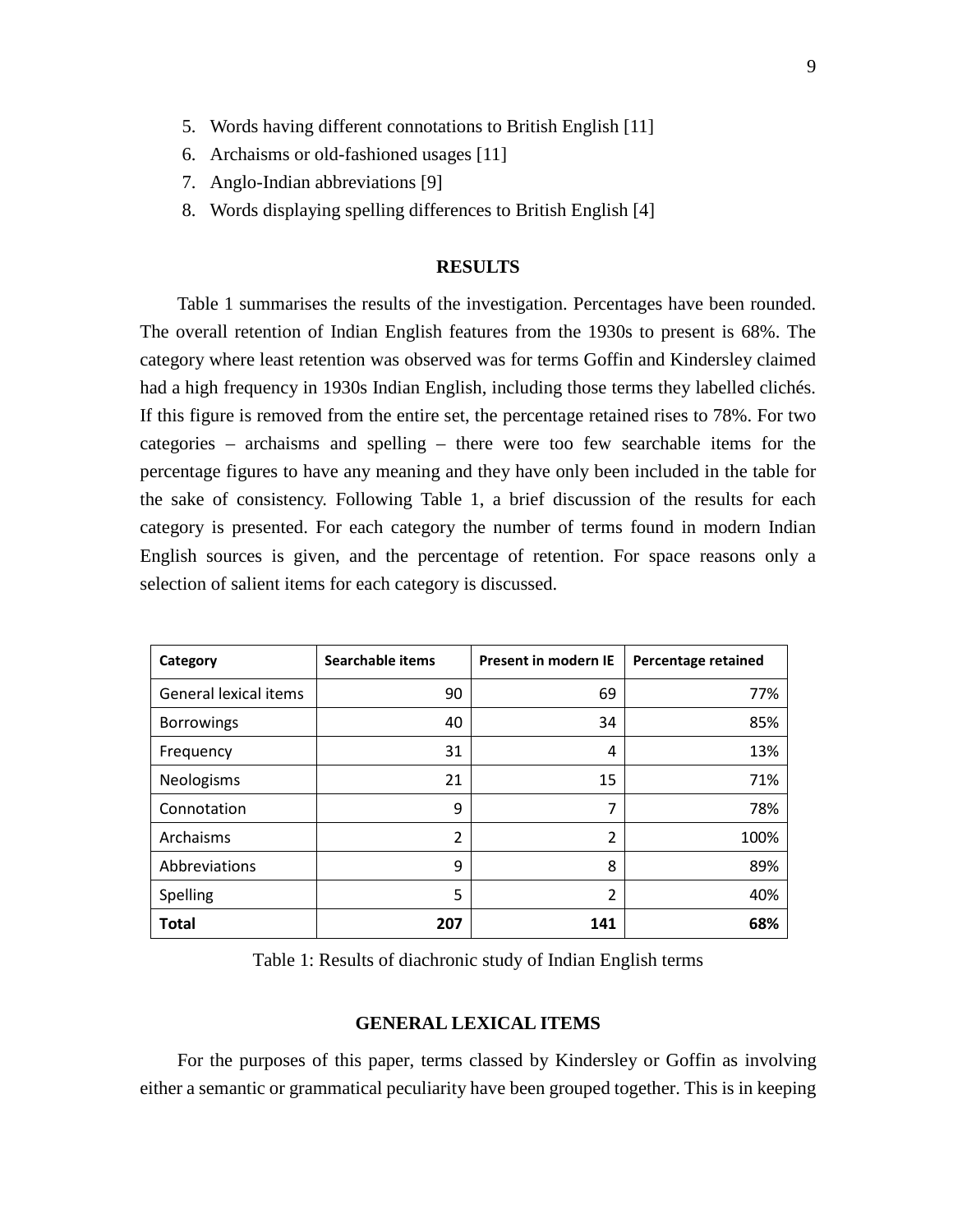with the lexicographical focus of the research, as such terms would be supplied with different definitions in a comprehensive dictionary. For example, the term *abuse* would require at least one definition for the uncount usage 'invective, insulting language', and another for the count usage 'an item of invective, an insult'. Similarly, transitive and intransitive senses of verbs are defined separately in comprehensive dictionaries. Given these parameters, there were 90 searchable items noted by Goffin and Kindersley. Of these, 69 were found to still be in use in modern Indian English: a retention rate of 77%.

In addition to *abuse*(*s*), Goffin and Kindersley noted six further cases of mass nouns used as countable nouns in Indian English: *bread*, *furniture*, *information*, *luggage*, *riffraff*, and *scenery*. Thus, a *bread* is a loaf of bread, a *furniture* is a piece of furniture, and a *riffraff* is a disreputable person. Other terms which have particular senses in Indian English, both in the 1930s and currently, are *hotel* 'country restaurant, native tea-shop', *reach* 'to arrive', *scythe* 'a sickle', and *since* used to indicate a span of time, rather than the starting point, as in 'I am living here since twenty years' (Goffin 1934: 26). This has been present in Indian English since the nineteenth century (e.g. W. c.1890: 156). The words *best* and *worst* preceded by an indefinite article (examples found were 'a best education consultancy' and 'it was a worst sojourn') were quite infrequent, indicating that these are perhaps not part of a developing norm. Others searchable items were common or at least not infrequent, some of which have been commented on in other treatments of Indian English, including *call as* (Nihalani et al. 2004: 22), *consider over*, *dispose off* (Nihalani et al.: 67), *enjoy* without object (Sengupta 1991: 1447), *marry* followed by *with* instead of *to*, and *preside* used with a direct object, as in 'He will preside the meeting'. Terms claimed by Kindersley and Goffin that could not be located in current sources include *foot* meaning 'the leg', *hand* meaning 'the arm', and *worshipper* meaning the 'priest of [a] temple or shrine' (Kindersley 1938: 34).

It must be borne in mind that for many of these items parallel forms exist in Indian English. That is, the form that is common in standardised Inner Circle varieties of English is also found in modern Indian English, alongside the form that is reportedly peculiar to Indian English. In addition, the standardised form is often the more frequent one. For example, *preside over* is much more common in Indian English than *preside* with direct object, and *dispose of* is more common than *dispose off*. However, this does not necessarily mean that the uncommon form is universally deprecated or viewed as basilectal in Indian English. Where there are two variants of a certain linguistic feature, one is generally more common than the other, but that fact in itself says nothing about the status of the terms in the language. For example, it is more common to ask 'Can you do it?' than 'Are you able to do it?' but neither form is preferable, both are acceptable in standardised varieties of English.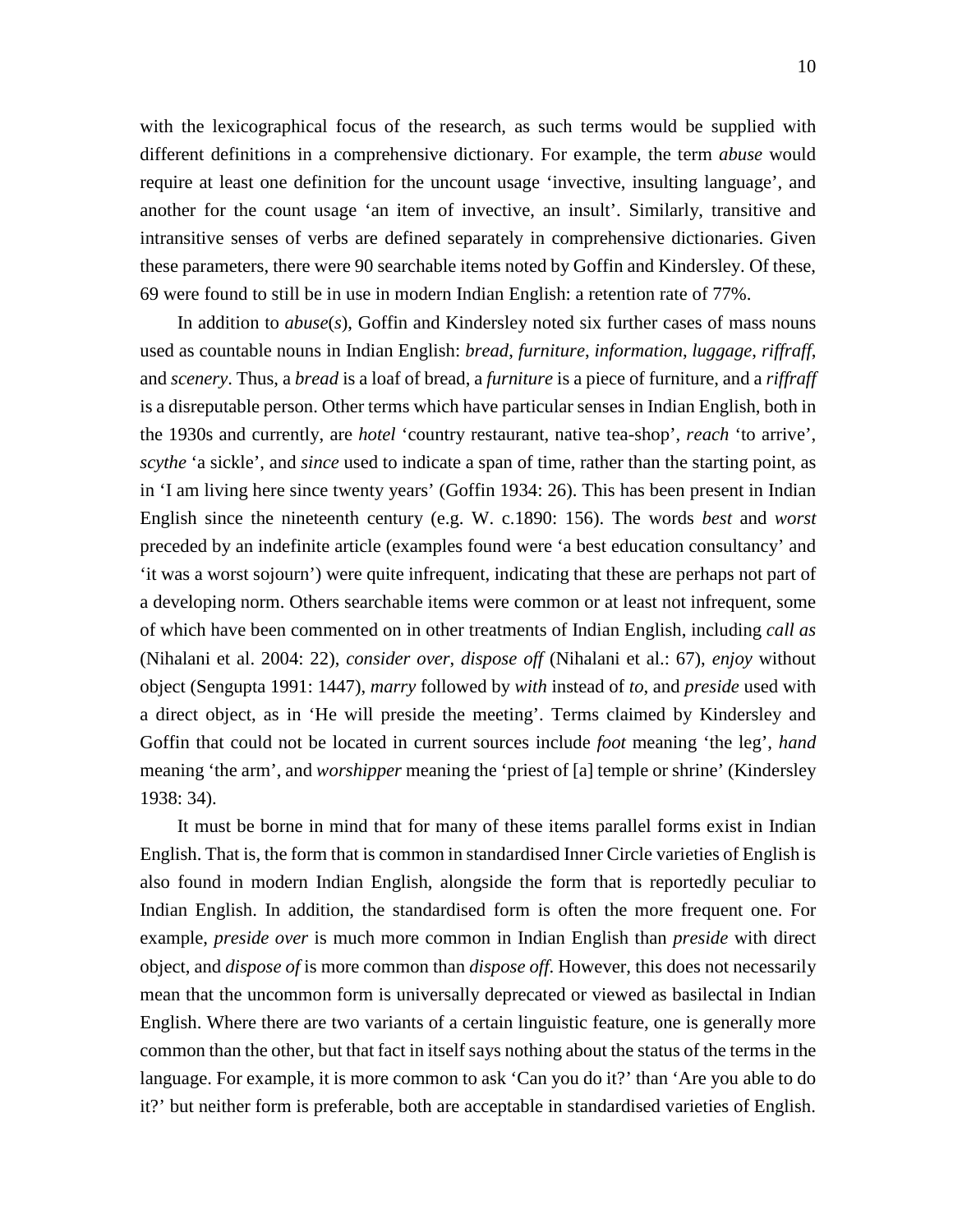The important point brought to light by the present research is the fact that 77% of the nativised lexical items noted by Kindersley and Goffin have persisted in Indian English since the 1930s.

#### **BORROWINGS**

In his introduction, Goffin provides a list of 'Anglo-Indian vocabulary' (20) which consists of borrowings from either Indian languages or Portuguese. Many of these terms are found in Yule & Burnell (1886/1903), but their reproduction by Goffin attests to their continued use in the 1930s. Goffin did not supply definitions for these terms, and so three terms, *bas*, *basha* and *mal*, were omitted from the search terms as they could not be precisely identified. The final number of search terms was 40. Of these, only 6 were not found, thus exhibiting an 85% retention rate. The 6 terms not found were *bandy* 'a type of horse-drawn carriage', *chell* 'to go' (now replaced by *chullo*, though generally only in code-switching situations), *dustoor* 'a commission or customs fee', *hazri* 'breakfast', *poochee* 'an insect'2 and *tikka gharry* 'a hired carriage'. The large-scale replacement of horse traffic with automobiles in India explains the loss of *bandy* and *tikka gharry*. Of the words that have stood the test of time, some salient examples are *almira* 'a wardrobe', *baksheesh* 'a gratuity', *godown* 'a warehouse', *tamasha* 'a spectacle' and *tiffin* 'lunch; a package meal'. Others terms listed by Goffin have now become part of core English in most if not all varieties: *bungalow*, *compound*, *cot*, *jungle* and *verandah*. However, the precise meaning of these, especially *bungalow* and *jungle*, in Indian English may differ from that in other varieties. The slang term *cushy* dates from the early twentieth century and is quite common in present informal Indian English, whereas *Blighty*, of similar age, is less common and usually only found in contexts discussing colonial attitudes.

#### **FREQUENCY**

There were a total of 31 words or expressions which Goffin and Kindersley commented on in terms of their frequency, and it was this category where their statements least matched the present state of Indian English. All 31 terms were found to be still present in Indian English, and to occur in other varieties of English as well, but for the most part the frequencies claimed by the glossarists did not match with those of present-day Indian English. A total of 16 terms were labelled clichés by Goffin and Kindersley, a number of which would now be regarded as relatively unremarkable expressions, such as *change of heart*, *each and every*, and *utter dismay*. Only a few of Goffin's and Kindersley's terms seemed to have greater currency in Indian English than other varieties, in particular, the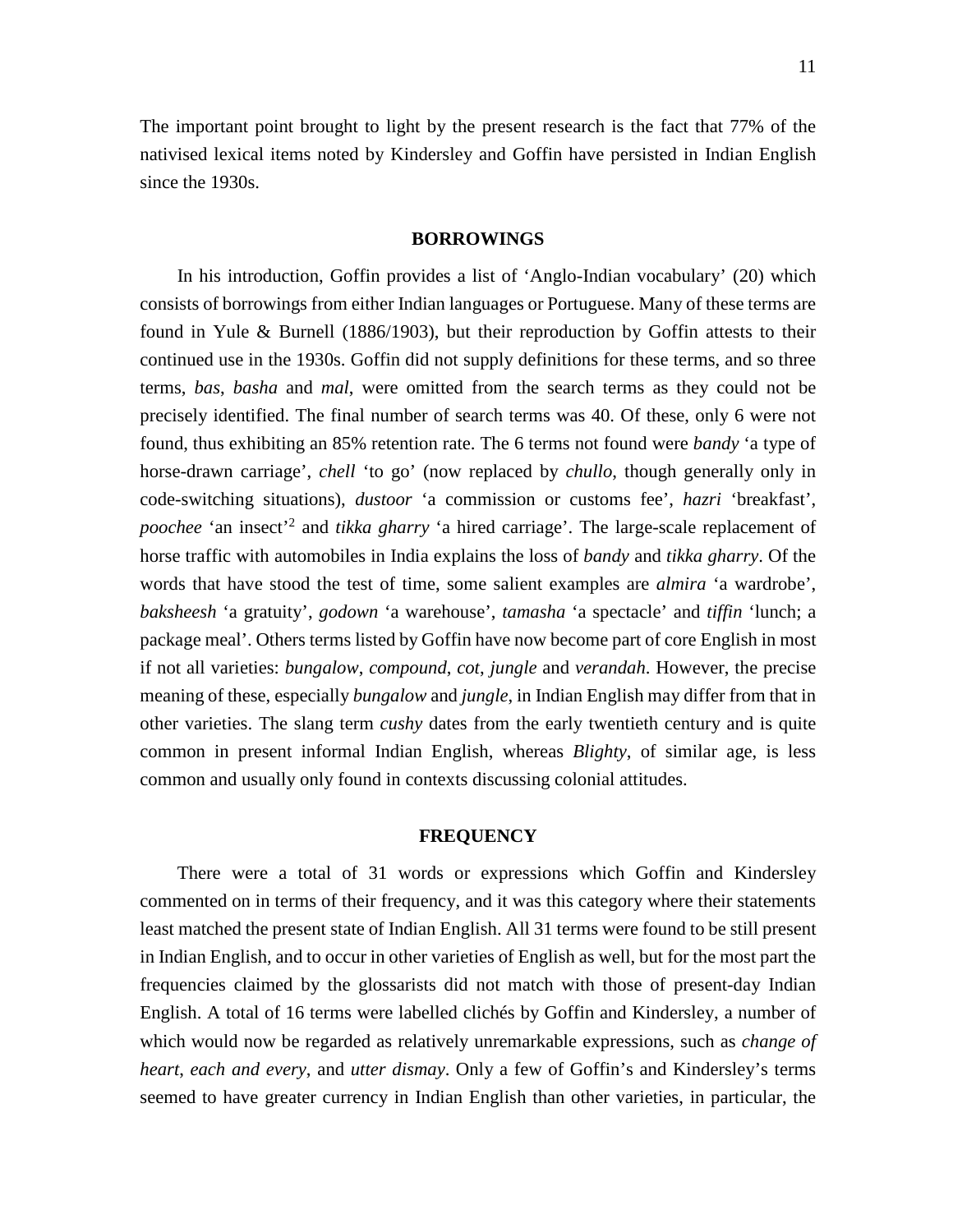word *thrice*, and the expressions *do the needful* and *make or mar*. That Indian English favours *thrice* over *three times* is well documented (Muthiah 1991: 153; Nihalani et al. 2004: 179), as is the continued nominal use of *needful* (Muthiah: 64; Mehrotra 2003: 23-24). Goffin and Kindersley were writing during the struggle for Independence and a number of their 'clichés' were common expressions in the newspapers of the day: a *Himalayan blunder* was 'a large mistake', asserted to be a coinage of Gandhi (Goffin 1934: 31), *dumb millions* referred to the voiceless masses, and *council entry* to the plan by swarajists to become elected to colonial government councils and thus subvert their workings from inside. These terms can now be found in reprinted Indian English texts of the era or current historical texts relating to the Independence movement, but are of no especially high frequency. Another political term of this era, *nation-building*, is now common in many varieties of English, not only Indian.

Goffin and Kindersley also call attention to words that in Indian English were far more common than a synonymous term. Kindersley claimed that the word *sick* is 'used almost to exclusion of *ill*' (33), and Goffin claimed that *lady* and not *woman* 'remains the feminine of *man*' (32). Other pairs (with the term claimed to be more frequent in Indian English first) are: *belly* / *stomach*; *ox* / *bullock*; *serpent* / *snake*; *thankful* / *grateful*; and *Xmas* / *Christmas*. For all of these pairs the reverse frequency is the case today. For instance, in the *TOI* data, *ox* appears 10 times and *bullock* 91 times, *Xmas* appears only 8 times while there are 489 tokens of *Christmas*, and *serpent* appears 13 times against 293 instances of *snake*. In addition, none of the purportedly more common terms of these pairs appear to be especially frequent in modern Indian English. Overall, Goffin and Kindersley's assertions concerning the frequency of various items of Indian English lexis shows the least stability over time. Of the 31 terms examined, only 4 could be determined with any certainty as still being more frequent in Indian English (13%).

#### **NEOLOGISMS**

The nativisation of English in India has resulted in the creation of many new coinages or neologisms. A total of 21 neologisms were recorded by Goffin and Kindersley. Of these, only 6 terms could not be located in modern Indian English texts. This amounts to a 71% retention rate from the 1930s to the present for this category. Neologisms that have withstood the test of time include *all-Indian*, *Anglo-Indian* (as noun and adjective), *babu English* and *babu-ism* 'an item of babu English', *bazaar notebook*, a type of cheap, locally made educational text, *cousin brother* 'a male cousin', and *co-son-in-law* 'a wife's sister's husband'. As an adjective *Anglo-Indian*, dating from 1787 (Gilchrist: v), originally referred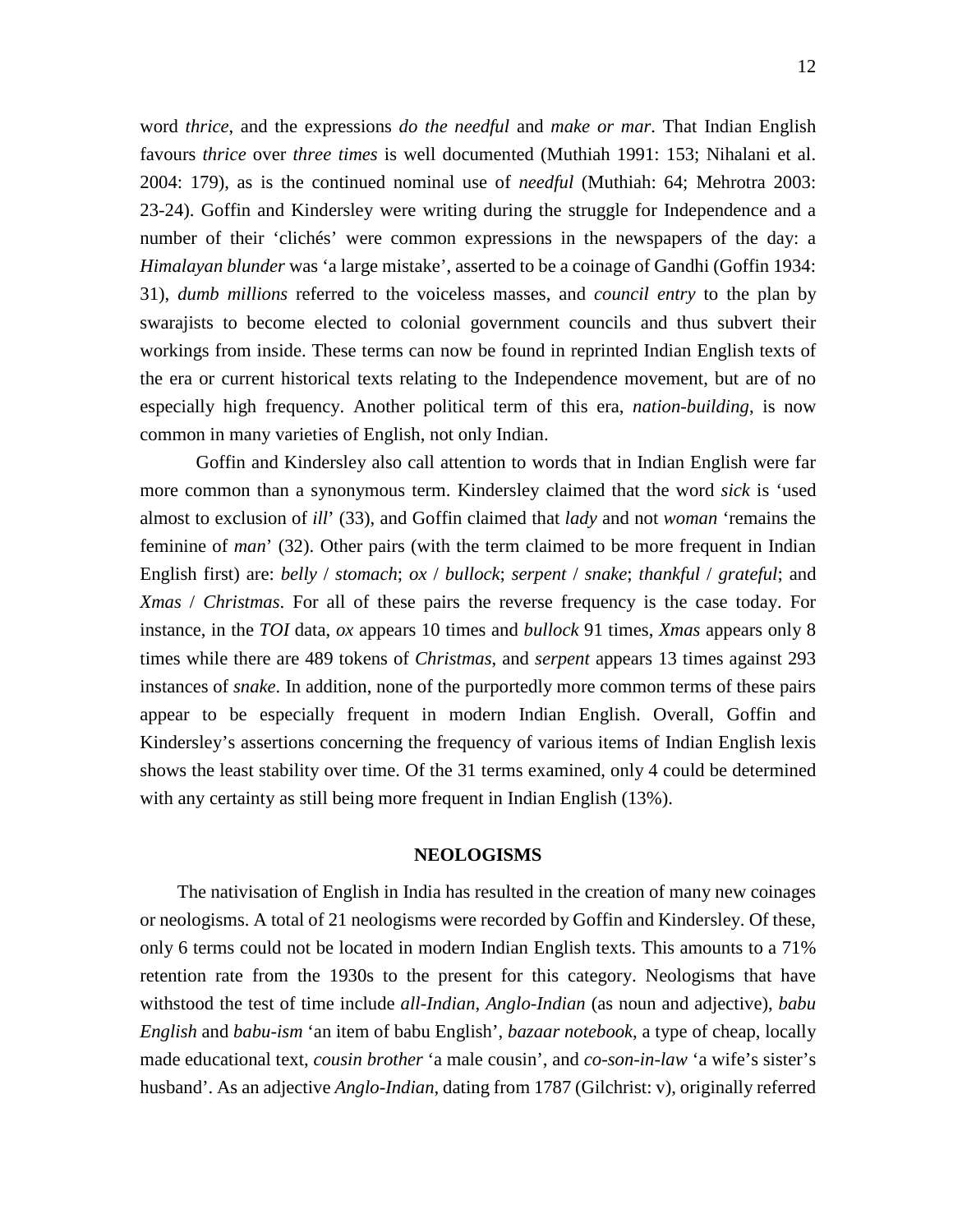to anything that incorporated both English and Indian aspects. As a noun, it was first used to refer to the British living in colonial India (*Annual Review* 1805: 429), but later began to be applied to people of mixed British and Indian parentage. Goffin notes that in 1911 'the Government of India decided to substitute "Anglo-Indian" for "Eurasian" as the official term for those of mixed descent' (1934: 21), though this meaning is much older than 1911 (e.g. Malcolm 1826: 248). This last meaning is the most common noun sense in modern Indian English, but all three usages still have some currency. Also surviving across the decades is the transitive verb *by-heart* 'to learn something by heart' (see Muthiah 1991: 42; Sengupta 1991: 1440).

Terms that were recorded by Goffin and Kindersley for which no current examples could be located were: *all-in-all with* 'on the closest terms with'; *in the name of* 'in favour of' (referring to business transactions); *in tow with* 'carrying on a sexual intrigue with' and *kickslaps* 'kicks and blows'. Goffin also records *this-all* and *you-all* as 'commonly heard' (26). Neither of these pronominal compounds was found in current sources. Finally, in a footnote Goffin states that '*Wog* is a curious modern Anglo-Indian word that seems to be increasingly used'  $(21)$ .<sup>3</sup> The earliest evidence notes that it was used by British soldiers in the First World War to denote soldiers of Indian regiments (James 1921: 188-189). However, further evidence for its use to describe Indians is sparse (Bowen 1929: 153; Cardew 1935: 79), and the term appears to have quickly been transplanted to the Middle East where it was used to refer to people of Arabic origin, and, less specifically, as a generalised term of disrespect for any non-white (Norden 1928: ii; Baker 1941: 82; Partridge 1970: 1515). Today *wog* has wide currency in British (Dalzell & Victor 2008: 704) and Australian English (Lambert 2004: 217). *Wog* was largely absent from modern Indian English sources, with the few tokens found referring to British usage and attitudes towards Indians. The absence of *wog* in modern Indian English is understandable as the word remains to this day a derogatory term used by white people to refer to people with darker skin colour.

#### **CONNOTATION**

Kindersley and Goffin record nine terms used in both Indian and British English but which carried a different connotation in Indian English. Of these, seven were found in modern Indian English sources, giving a retention rate of 78%. Goffin states that the Indian is liable to use certain well-known phrases, which to an Englishman

almost invariably carry some ironical connotation (suggested by tone of speech, but carried over by frequency of usage to the written language) in their simple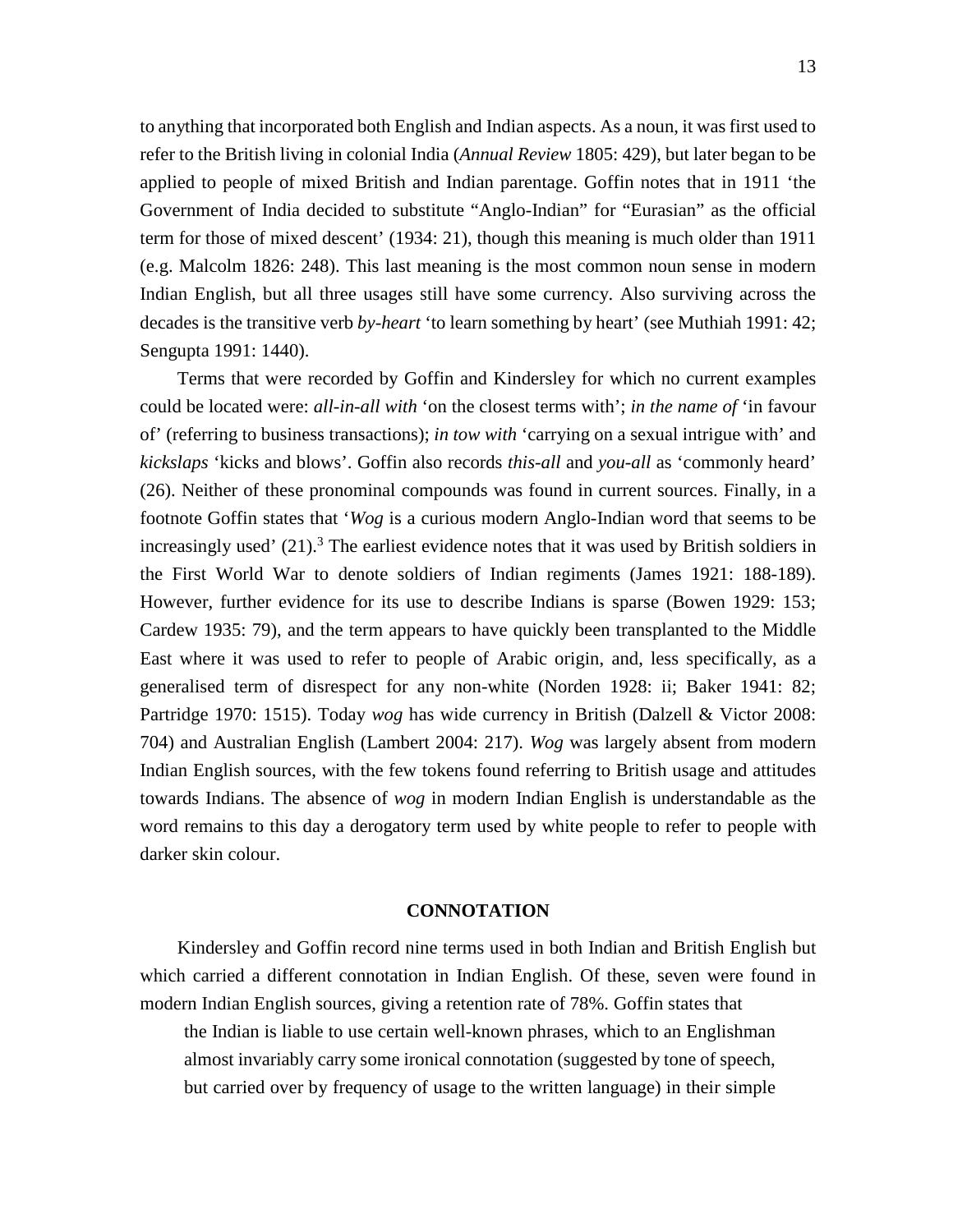literal sense. Of a beautiful view, for instance, you will often hear him exclaim, 'This is all very fine!' […] Or he will say, 'You can do what you like', with no idea in his mind that his language sounds defiant; he merely offers you a free hand. (Goffin 1934: 27)

The phrase *this is all very fine* is used in British English to mean that something is fine only to a certain extent, and is frequently followed by a *but*-clause introducing a reason why everything is actually not all right. This is also the common use in modern Indian English, however, there is some modern evidence of the phrase (*something*) *is all very fine* used merely to describe something as being perfectly all right, as Goffin claimed for the 1930s. In contrast, no evidence could be found for the expression *you can do what you like* used to offer a free hand. Kindersley noted a number of other expressions that differed in terms of connotation, including *nearly* meaning 'approximately, without sense of falling short' (32); *no doubt*, 'undoubtedly (without usual watered-down and often concessive sense of the phrase)' (32); *rascal* meaning a 'real bad character, low-class fellow (without playful or semi-indulgent sense)' (33); and *so-called* 'used literally, without ironical sense' (34). There is evidence for all of these usages in modern Indian English. Another expression that Kindersley noted was *dam cheap* meaning 'very cheap' which he claimed was '[u]sed even on formal occasions' (30).<sup>4</sup> The collocation dates from the nineteenth-century in Indian English (e.g. Kennedy 1887: 305). In British English *dam cheap* (or *damn cheap*, the spelling has no semantic significance) is completely informal, however, there is evidence that the level of informality in Indian English is not so great, with one example in the *TOI* data, another from the official report of the Rajya Sabha *Parliamentary Debates* (1988: 219), and another from a modern Hindi-English dictionary where the Hindi expression

दमड़ी केतीन (*damṛī ke tīn*) is defined as 'damn cheap, of no worth' (Bahri 2010: 804).

#### **ARCHAISMS**

Goffin, but not Kindersley, remarks that a number of expressions in Indian English result from the preservation of terms that were no longer current in British English of the 1930s, a phenomenon formerly known by the deprecating term 'colonial lag'. Görlach considers that 'the term and the phenomenon described by it are largely myths as far as the hard linguistic facts of language varieties of English are concerned' (1987: 105), and also stresses that 'retention is only a small and rather unimportant category in language development' (94-95). Goffin describes 11 terms as archaisms. Two of these are present in current Indian English but obsolete, or at least obsolescent, in British English: *backside* 'the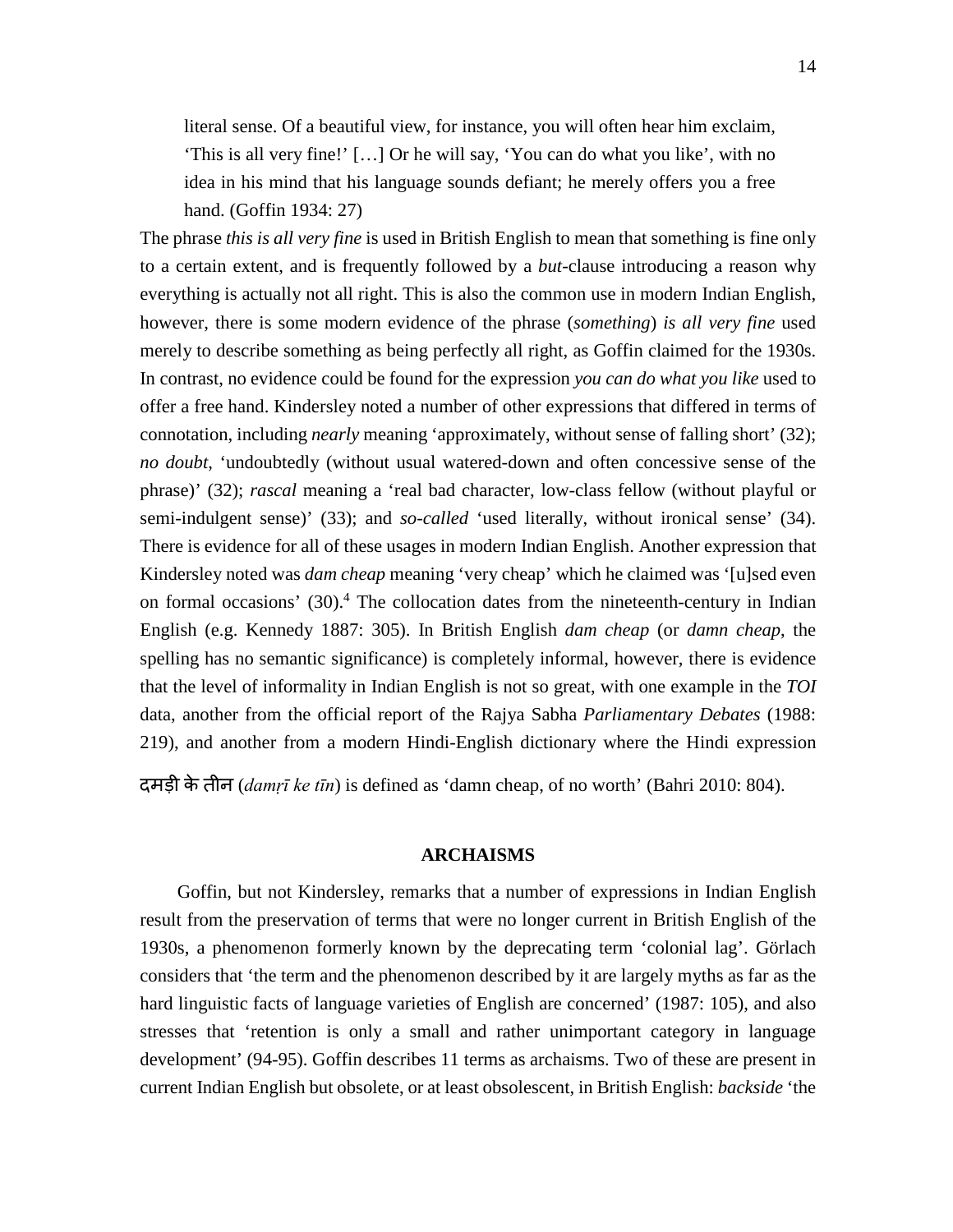back part or rear of a building or premises' and the phrase *twice or thrice*. *Backside* in particular has gained notice (Muthiah 1991: 30; Sengupta 1991: 1435; Nihalani et al. 2004: 27) because its usual meaning in other varieties of English is to refer to the buttocks, lending itself to misconstrual either genuine or deliberate (e.g. John's book on Indian English entitled *Entry from Backside Only* (2007)). *Backside* also has the anatomical meaning in Indian English, but misconstrual does not occur as context generally provides sufficient information for sense differentiation, in the same way that *butt*, meaning both buttocks and the end of a cigarette, causes no confusion in normal English usage.

The other terms listed by Goffin as archaisms are not obsolete or even particularly archaic in British English, and presumably were not so in Goffin's time notwithstanding his claims to the contrary. Goffin claimed that '[j]okes are still "cracked" in Indian English; figures still "cut"' (32), and described as old-fashioned the word *place* meaning 'residence' (21). These are not archaisms, and all are attested to in both modern British and Indian English sources. The terms *parts* meaning talents is today restricted to the phrase *a person of many parts*, in both British and Indian English. Goffin claimed that an 'Englishman to-day would perhaps hesitate to write this sentence (which is quite unambiguous in Indian English): "It was not till the trial-scene that Portia displayed her parts"' (32). This may have been quite unambiguous in Indian English in the 1930s, but that is no longer the case. Finally, the phrase *holus bolus* is not archaic in British English as Goffin claimed, but its occurrence in modern Indian English is very limited, if it occurs at all (it does not occur in the *TOI* data).

Only two terms listed as archaisms by Goffin are actually archaic in British English, and both occur in present-day Indian English. A sample size of two is not sufficient for generalisations to be made, yet, it is clear that the pressure of exonormativity has not stopped the continued use of these two terms in Indian English.

#### **ABBREVIATIONS**

Indian English is well-known for its high level of acronyms, initialisms and abbreviations, many of which are obscure to outsiders (Sailaja 2009: 82-83; Sedlatschek 2009: 87). Goffin makes light of this

Any Anglo-Indian or English-educated Indian could readily construe (in fact he would scarcely find it odd) a letter which read like this: 'H.E.'s P.A. has written D.O. to the A.S.P. about the question of T.A.'s. The D.C. himself will visit the S.D.O.P.W.D. to-day at 10 a.m. S.T.' (Goffin 1934: 31)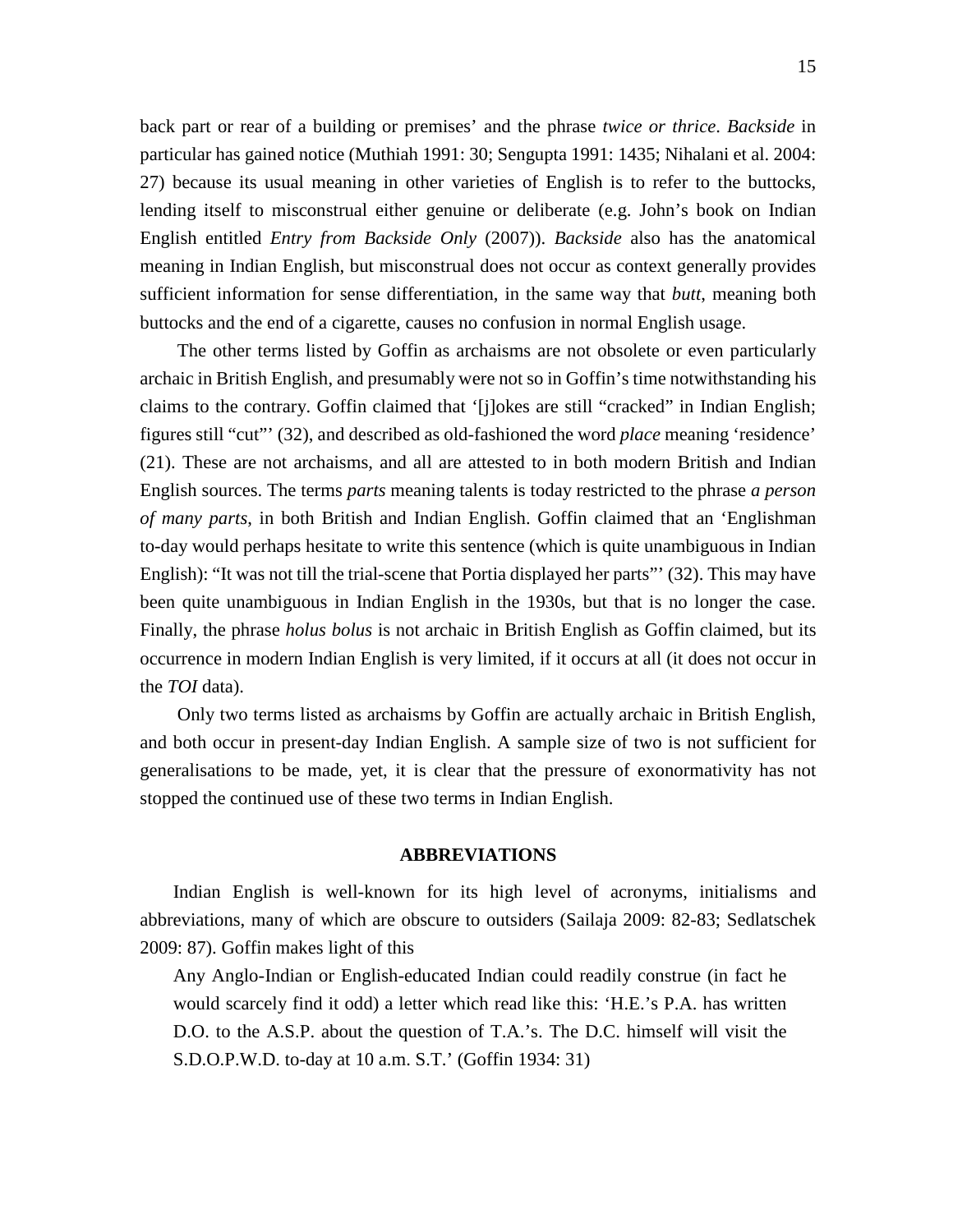The initialisms here are, in order of appearance, *H.E.* his excellency, *P.A.* personal assistant, *D.O.* a demi-official (letter), *A.S.P.* Assistant Superintendent of Police, *T.A.* travelling allowance, *D.C.* district commissioner, *S.D.O.P.W.D.* sub-divisional office, Public Works Department, and *S.T.* standard time. Although it may appear that Goffin is exaggerating, such accumulations of initialisms were not uncommon and the case is similar today, as per this example from the *TOI* data:

At the time of filing this report, the DC, SSP, SDM, ADC, SP (city) and many senior administration and police officials were visiting the victims' families. *Times of India*, 27 Aug 2002.5

Not only has the proclivity for this style of abbreviation persisted in Indian English from the 1930s to the present, the actual examples Goffin adduces also show stability over time. Of the nine initialisms listed by Goffin (separating out S.D.O. and P.W.D.), eight are still in use in modern Indian English. This, of course, implies that the terms they represent are also still in use. The only change has been that *S.T.* has been replaced by *IST*, for Indian Standard Time, and that there has also been a stylistic change in favour of dropping the periods from such abbreviations, as in other varieties of English. The sample of abbreviations here argues for long-term systemic stability overall with respect to this feature of Indian English.

#### **SPELLING**

Neither Goffin nor Kindersley had much to say about the orthography of 1930s Indian English. Goffin noted that the word *bazaar* 'is often spelt "bajar"' (27), though no evidence of this spelling could be located, and the forms *bazar* and *bazaar* are normal in modern Indian English texts. Goffin also recorded *paisha* as variant of *paisa* (21), but this was absent from modern sources. Kindersley stated that *genealogy* was misspelt *geneology* in Indian English. This spelling is found in modern Indian English texts, but it is not common (zero tokens in the *TOI* data). However, it also appears with low frequency in other varieties of English and does not appear to have any greater frequency in Indian English than elsewhere. Two orthographical conventions that are still current in Indian English were identified by Kindersley, namely, spelling *intact* as two words, *in tact*, and spelling *in spite of* as *inspite of*. These are not exclusive to Indian English, but are very frequent there. In the *TOI* data, *in spite* appears 551 times and *inspite* 107 times (19%), while *intact* appears 237 times and *in tact* 12 times (5%). I have traced *inspite* as far back as 1867 in Indian English (Sircar: 287), but Kindersley claims to have 'traced this form in a copy of an unpublished letter taken by an Indian clerk at Madras about 1795' (31). *Inspite* is also recorded by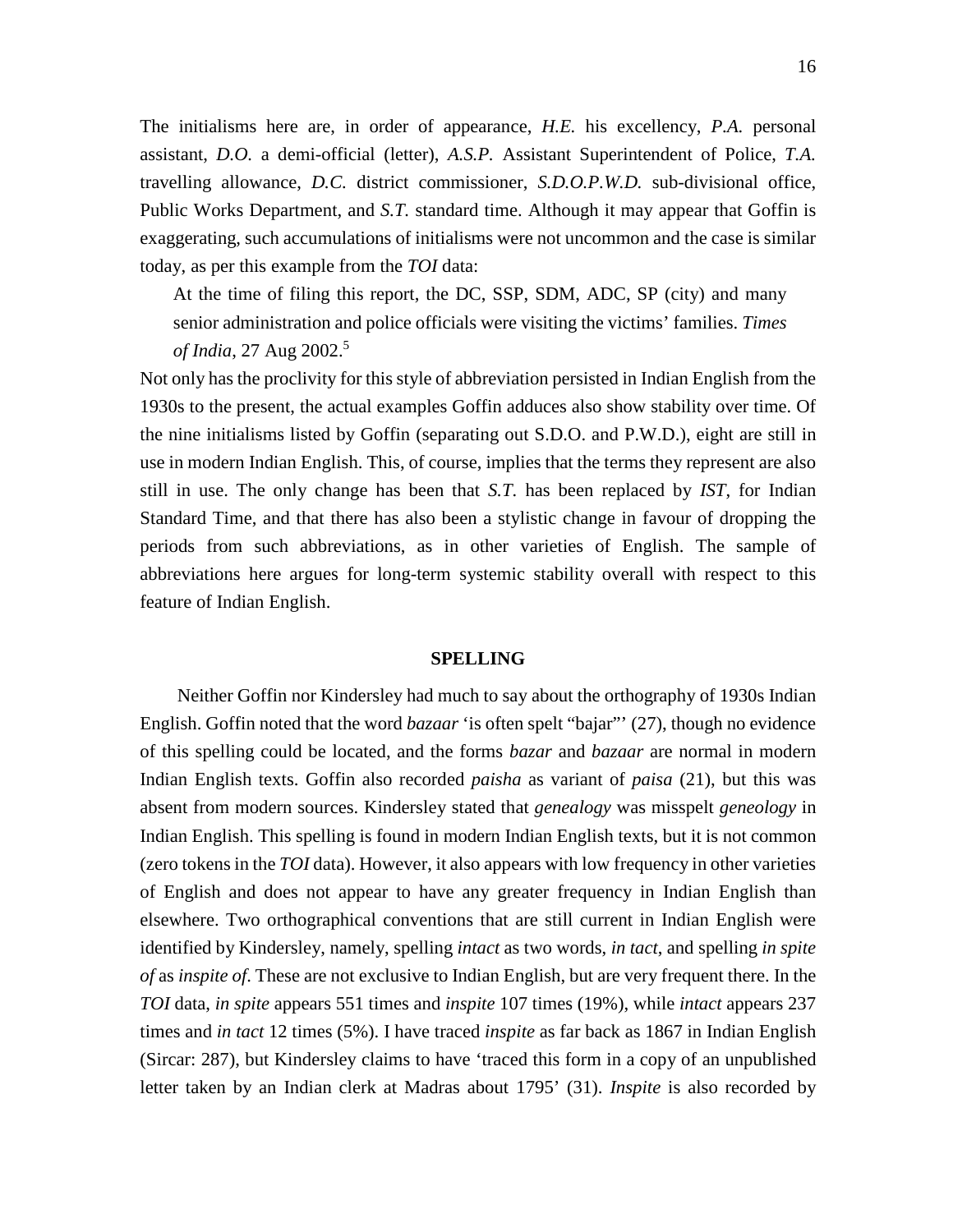Mehrotra (1998: 71). Neither form is listed as a historical form in the *OED*. In total, only five orthographical variants were discussed in the two glossaries, of which, two were no longer used and three have remained in place since the 1930s. However, these numbers are too low to enable the detection of any trends. Most commentaries on Indian English discuss orthography either very briefly, or not at all (e.g. Whitworth 1907; Nihalani et al. 2004; Yadurajan 2001). Lambert (2012: 301-302) has documented the persistence of the form *upto* in Indian English from the 1900s to present, and the evidence of Goffin and Kindersley suggests that there are other orthographical variants that are worthy of attention.

#### **CONCLUSION**

This study compared a selection of lexical items identified as salient examples of Indian English of the 1930s against modern sources in order to assess the level of diachronic stability of this important variety of English. The overall retention rate of 68% indicates a robust constancy of the linguistic features investigated. A high level of stability was indicated for general lexical items, borrowings, neologisms, and the use of abbreviations, as well as the abbreviations themselves. These features have remained in place in the face of the exonormative stance of corrective literature, educationalists, and language purists, who have long evinced a disapproval of local innovations, viewing them as language 'abuses'. The results of this study argue for a greater endonormativity in Indian English than has hitherto been recognised. At the same time, there is still much work to be done to more accurately gauge this diachronic stability and to construct a history of Indian English comparable to the historical accounts, especially lexicographical, of other major varieties of English. The production of historical dictionaries of Indian English would not only entail such diachronic research but also present the results. At present, lexicographical work on Indian English has not improved much since colonial times, in fact, if anything, there appears to have been a regression (see Lambert 2012). Modern lexicons do not take a diachronic approach, and there is no modern equivalent of Yule & Burnell's classic study of the variety (1886, revised 1903). The *OED* covers a number of Indian English terms utilising a diachronic approach, however, overall this constitutes a limited selection of Indian English. An in-depth coverage of Indian English is clearly not considered part of the remit of the *OED*. For example, of 14 verb senses found in the present research to be current in Indian English, the *OED* records only four, and of 15 neologisms, only eight are in the *OED*. More importantly, even when terms are recorded in the *OED*, they are often defined in terms of British English. For example, the expression *your good self* is a common polite form of address in Indian English, but it is recorded in the *OED* only as 'a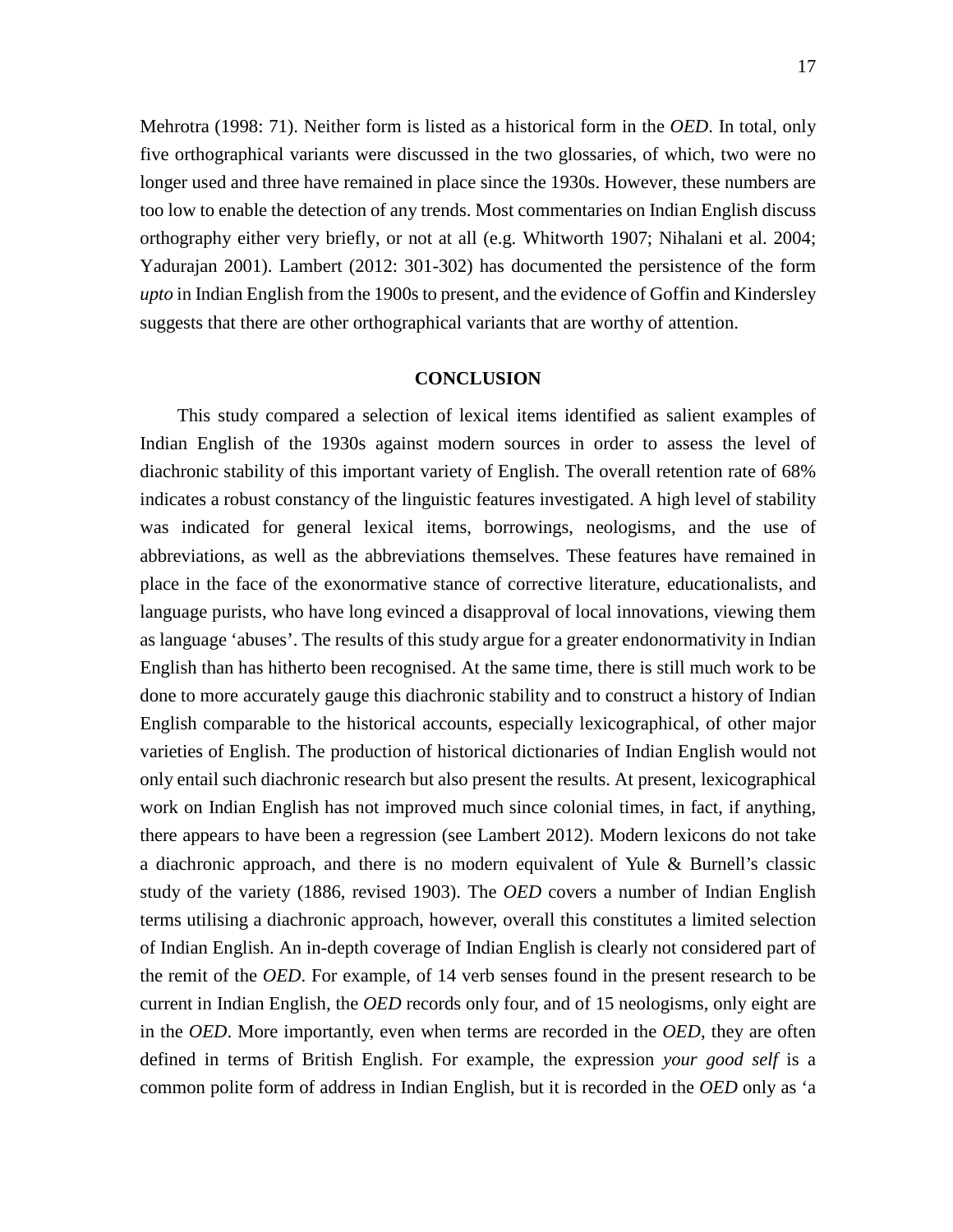commercial form of polite address or reference' based entirely on British English evidence (dated from 1923 to 1967). The expression has nothing to do with commerce in Indian English, and is recorded much earlier in Indian sources (e.g. Martin 1841: 242; W. *c*.1890: 38). Meanwhile, the *OED*'s entry for *abuse*, recently revised (in December 2011), labels the countable sense 'a verbal insult' as being used only 'formerly', with citations from 1616, 1687 and 1759. Unlike the *OED*, a dictionary that did concern itself with Indian English *abuses* would be a major contribution to the study of Indian English.

Limitations of the present research include the fact that although the findings are based on a relatively ample set of terms (207), sample sizes for most of the individual categories were not large enough to allow any in-depth statistical analysis. Also, it must be remembered that claims made by Kindersley and Goffin were impressionistic, as opposed to being based on modern linguistic data collection and analysis methods. This is especially pertinent for the category of frequency where the weakest stability was observed. The frequency of the Indian English forms discussed here, how that frequency may have changed over time, and how such terms are viewed in India, are important questions for determining their contribution to a potential norm for Indian English, but answering such questions is beyond the scope of the present paper. The provision of such assessments would depend on large-scale diachronic corpora which have yet to be constructed for Indian English. Nevertheless, the overall results of the present research provide a clear picture, and the method used affords an example of the type of research that can effectively address Saleemi's concern that many of the features claimed to be representative of varietal Englishes are transitory, peripheral or nonce formations. It goes without saying that this type of research could be conducted on Indian English for any range of periods. The present research has uncovered a number of salient items that have been part of Indian English since the 1930s, and in some cases since the nineteenth-century, and no doubt some terms have even longer histories. It also goes without saying that similar research could be productively conducted for any variety of English provided there is sufficient historical data to work with.

#### **ACKNOWLEDGEMENTS**

I would like to thank Professor Kingsley Bolton for commenting on the manuscript, and for encouraging me throughout this research.

#### **NOTES**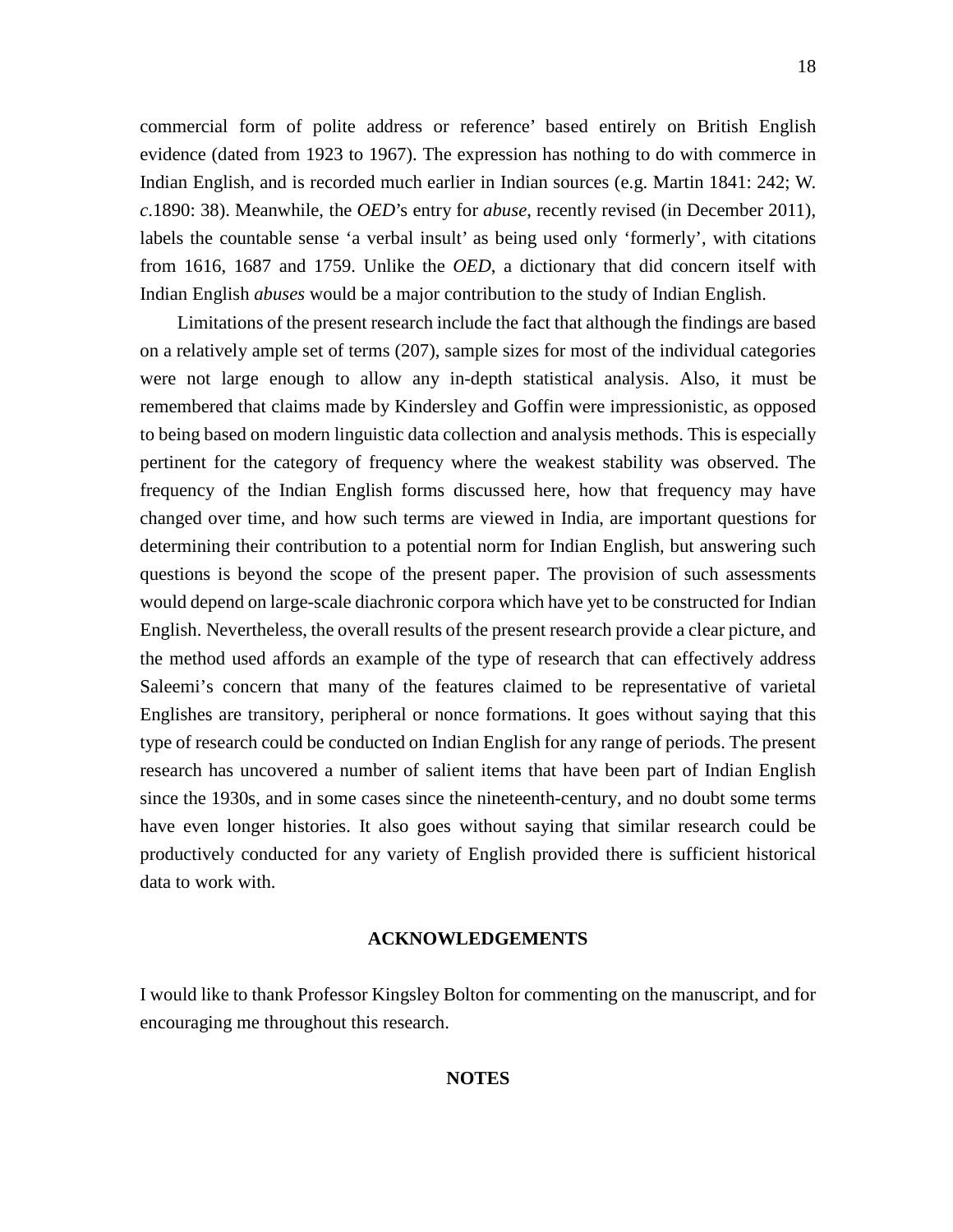- <sup>1</sup> Smith-Pearse, *English Errors in Indian Schools* (1934, 1938 1939, 1963), retitled *The English Errors of Indian Students* (1968). The text has remained unchanged from 1968 until 2000 (the nineteenth impression).
- <sup>2</sup> This meaning is the most likely one intended (see Kerr 1873: 148; Steuart 1905: 68), but Brown (1852: 92) records *poochee* meaning 'responsibility' from Marathi. In any case, the form *poochee* (or variant spellings) was not located in modern Indian English in any sense.
- <sup>3</sup> Goffin also provides the earliest evidence of the explanation that *wog* is an acronym of 'westernized oriental gentleman' (1934: 21), though he offers the alternative suggestion that *wog* is 'a shortened form of "gollywog"' (21). The latter etymology has the most supporting evidence, with a number of sources citing British use of the word *golliwog* to refer to non-whites (e.g. Sladen 1911: 359; Briggs 1918: 76) antedating the first appearance of the term *wog* (James 1921: 188).
- <sup>4</sup> The spelling of *dam* without the final 'n' is perhaps influenced by the etymological conjecture that the phrase *I don't give a damn* was originally a reference to the *dam*, an Indian coin of small value. This etymology was first put forward by Grose (1785: 48) and later promoted by Yule & Burnell (1886: 227-228, 1903: 293-294). Otherwise, it may be a euphemistic spelling.
- $^5$  Here, *DC* = District Commissioner; *SSP* = Senior Superintendent of Police; *SDM* = Sub-Divisional Magistrate; *ADC* = Additional District Commissioner; and *SP* = Superintendent of Police.

#### **REFERENCES**

- *The Annual Review, and History of Literature; for 1804*. 1805. London: Longman, Hurst, Rees and Orme.
- Baker, Sidney J. 1941. *A popular dictionary of Australian slang*. Melbourne: Robertson and Mullens.
- Bahri, Hardev. 2010. �श�ाथ� �हन्द�-अंग्रेज़ी शब्दकोश (*Shiksharthi Hindi-English*

*dictionary*). Delhi: Rajpal Publishing.

- Balasubramanian, Chandrika. 2009. *Register variation in Indian English*. Amsterdam: John Benjamins.
- Bamgboṣe, Ayọ. 1998. Torn between the norms: Innovations in world Englishes. *World Englishes* 17. 1-14.
- Bock, Stephanie *Indian English as an ESL-variety: Common core and interference*.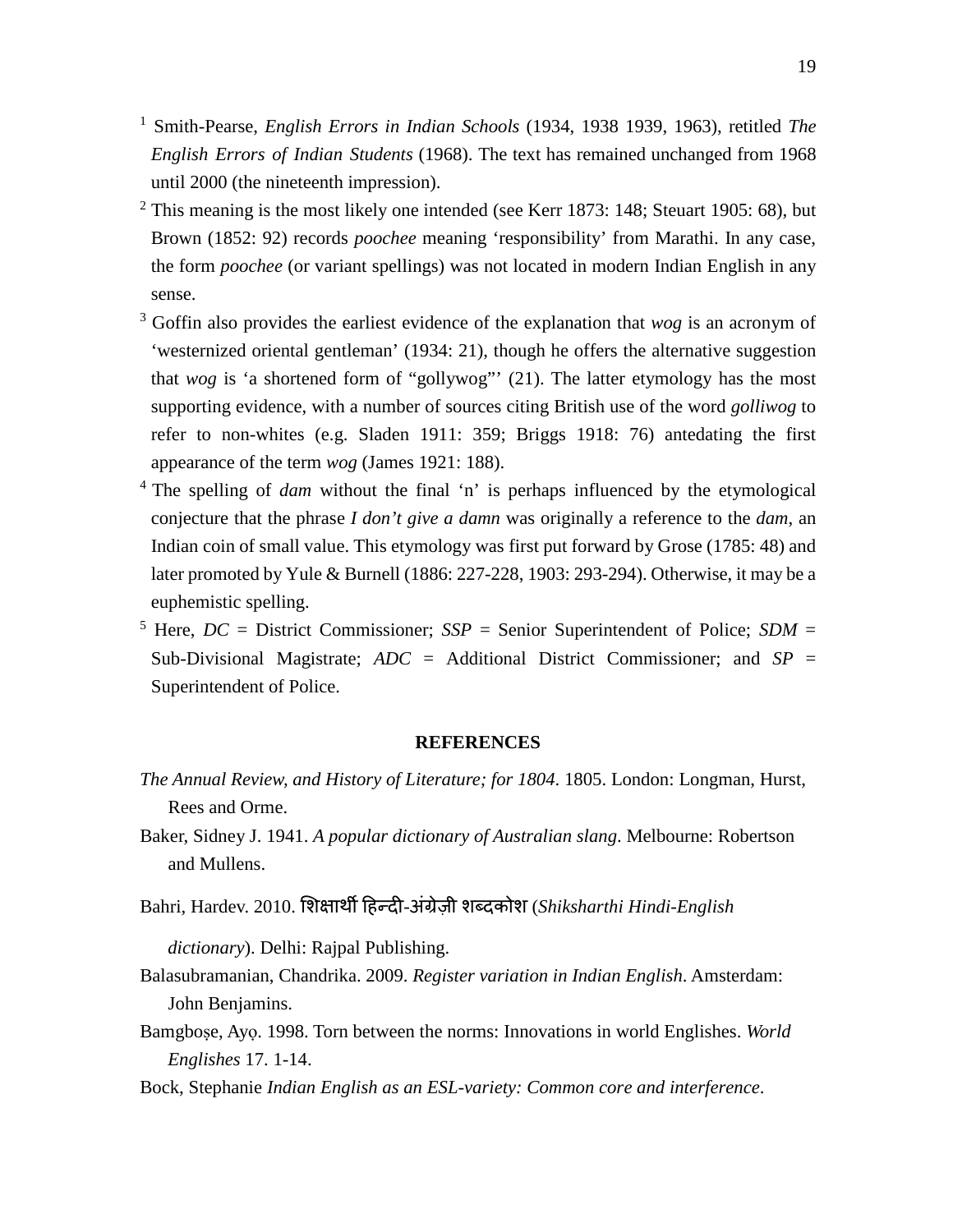Norderstedt: GRIN Verlag.

- Bolton, Kingsley & Braj B. Kachru (eds.). 2007. *Asian Englishes: Volume I: South Asian English 1837-1938*. London: Routledge.
- Bowen, F.C. *Sea slang: A dictionary of the old-timer's expressions and epithets*. London: S. Low, Marston and Co.
- Briggs, Martin S. 1918. *Through Egypt in war-time*. London: T. Fisher Unwin.
- Brown, Charles Philip, 1852. *The zillah dictionary in the Roman character, explaining the various words used in business in India*. Madras: D.P.L.C. Connor.
- Cardew, R. 1935. *Letters of a soldier to his son*. London: A.H. Stockwell.
- Chambers, E. 1728. *Cyclopædia: or, An universal dictionary of arts and Sciences*. London:
- Chelliah, Shobhana L. 2001. Constructs of Indian English in language 'guidebooks'. *World Englishes* 20. 161-177.
- Crowley, Tony. 2003. *Standard English and the politics of language*. Houndsmill: Palgrave Macmillan.
- Dalzell, Tom &Terry Victor. 2008. *The concise new Partridge dictionary of slang and unconventional English*. Abingdon, Oxon: Routledge.
- Dolezal, Frederic. 2006. World Englishes and lexicography. In *The handbook of World Englishes*, ed. by Braj B. Kachru, Yamuna Kachru & Cecil L. Nelson, 694-708*.* Malden, MA: Blackwell Publishing.
- Gilchrist, John. 1787. *A Dictionary, English and Hindoostanee*. Calcutta: Stuart and Cooper.
- Goffin, Raymond C. 1934. Some notes on Indian English. *S.P.E. Tract* 41. 20-32. Oxford: Clarendon Press.
- Görlach, Manfred. 1987. Colonial lag? The alleged conservative character of American English and other 'colonial' varieties. In *Englishes: Studies in varieties of English 1984-1988*, ed. by Manfred Görlach, 90-107. Amsterdam: John Benjamins.
- Görlach, Manfred. 1998. Foreword. In *Indian English: Texts and interpretations*, ed. by Raja Ram Mehrotra, ix. Amsterdam: John Benjamins.
- Graddol, David. 2010. *English next India: The future of English in India*. London: British Council.
- Green, Jonathon. 1996. *Chasing the sun: Dictionary-makers and the dictionaries they made*. London: Jonathon Cape.

Grose, Francis. 1785. *A classical dictionary of the vulgar tongue*. London: S. Hooper. *The Indian Express* (Madras). 1937. (6 May) p. 5.

James, Lionel. 1921. *The history of King Edward's Horse*. London: Sifton, Praed and Co.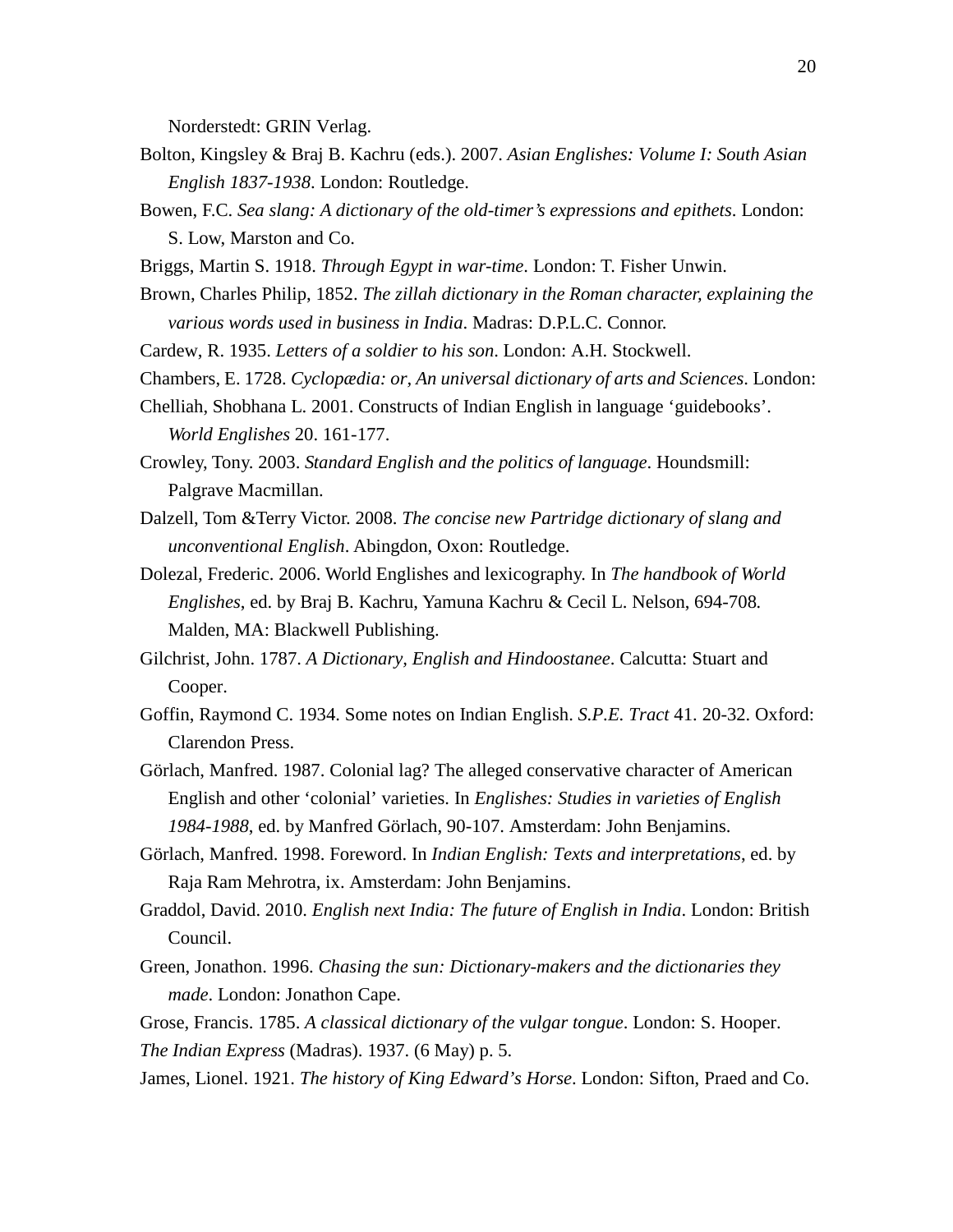John, Binoo K. 2007. *Entry from backside only: Hazaar fundas of Indian English*. New Delhi: Penguin Books.

Johnson, Samuel. 1747. *The plan of a dictionary of the English Language*. London.

- Kachru, Braj B. 1980. The New Englishes and Old Dictionaries: Directions in Lexicographical Research on Non-native Varieties of English. In *Theory and method in lexicography: Western and non-Western perspectives*, ed. by Ladislav Zgusta, 71-101. Columbia: Hornbeam Press.
- Kachru, Braj B. 2005. *Asian Englishes: Beyond the canon*. Hong Kong: Hong Kong University Press.
- Kennedy, David. 1887. *David Kennedy: The Scottish singer*. London: Alexander Gardner.
- Kerr, James. 1873. *The land of Ind; or, glimpses of India*. London: Longmans, Green and Co.
- Kindersley, A.F. 1938. Notes on the Indian idiom of English: Style, syntax, and vocabulary. *Transactions of the Philological Society*. Nov, 25-34.
- Krishnaswamy, N. & Archana S. Burde. 1998. *The politics of Indians' English: Linguistic colonialism and the expanding English empire*. Delhi: Oxford University Press.
- Lambert, James. 2004. *The Macquarie Australian slang dictionary*. Sydney: Macquarie Library.
- Lambert, James. 2012. Beyond *Hobson-Jobson*: Towards a new lexicography for Indian English. *English World-Wide* 33. 292-320.
- Lange, Claudia. 2012. *The syntax of spoken Indian English*. Amsterdam: John Benjamins.
- Majumdar, Purnima. 2004. *Stories from Hitopadesh*. New Delhi: Diamond Pocket Books.
- Malcolm, John. 1826. *The political history of India from 1784 to 1823*. London: John Murray.
- Martin, Robert Montgomery (ed.). 1841. *The Colonial Magazine and Commercial-Maritime Journal*. May-Aug. London: Fisher and Son.
- Matthews, Mitford M. 1951. *A dictionary of Americanisms on historical principles*. Chicago: University of Chicago Press.
- Mehrotra, Raja Ram. 1998. *Indian English: Texts and interpretations*. Amsterdam: John Benjamins.
- Mehrotra, Raja Ram. 2003. A British response to some Indian English usages. *English Today* 19. 19-25.
- Milroy, James & Lesley Milroy. 1985. *Authority in language: Investigating language prescription and standardisation*. London: Routledge and Kegan Paul.
- Muthiah, S. 1991. *Words in Indian English: A reader's guide*. Delhi: HarperCollins.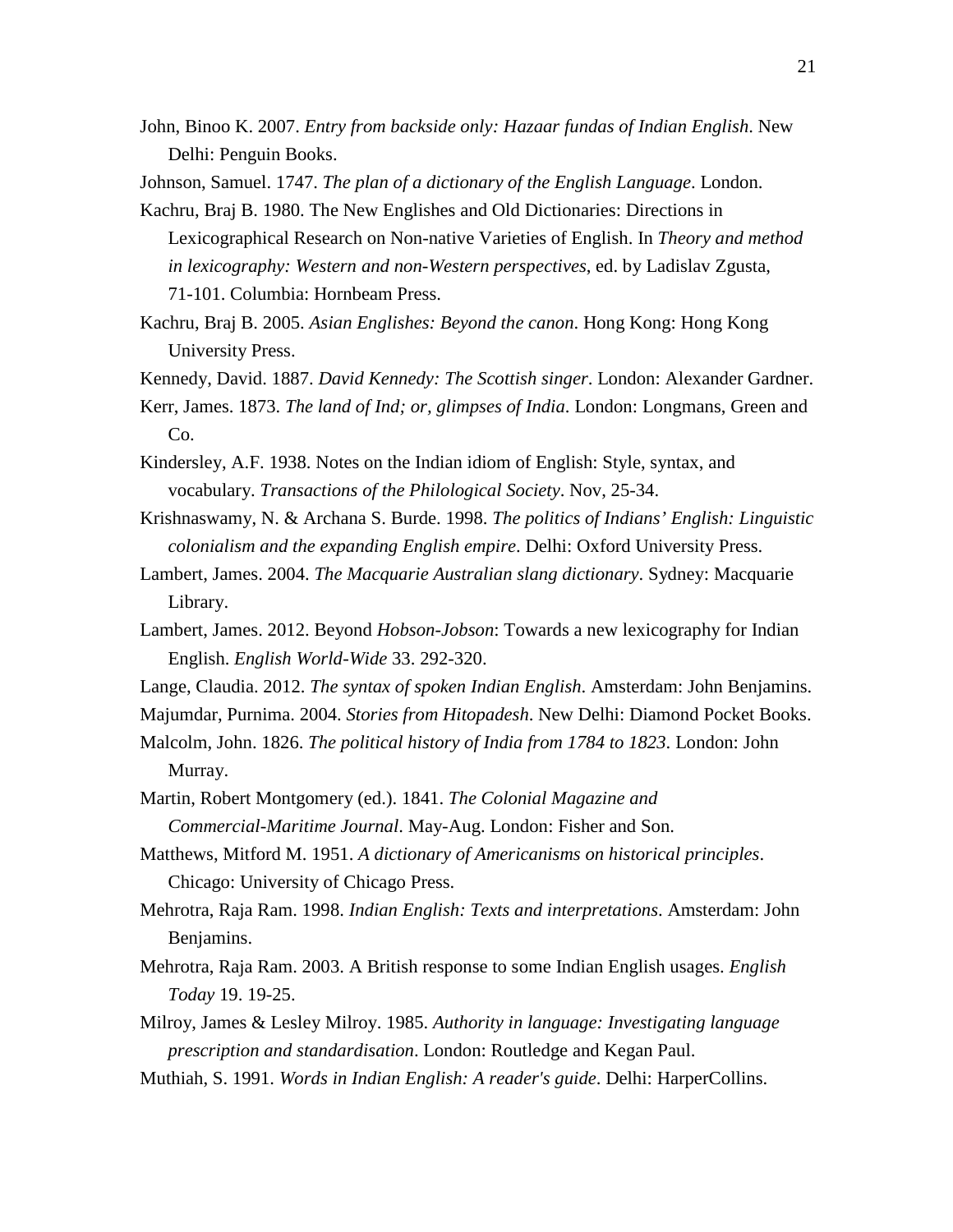- Nihalani, Paroo, R.K. Tongue, Priya Hosali & Jonathan Crowther. 2004. *Indian and British English: A handbook of usage and pronunciation*. 2nd edn. New Delhi: Oxford University Press.
- Norden, Hermann. 1928. *Under Persian skies*: *A record of travel by old caravan routes of western Persia*. London: F.H. and G Witherby.
- *The Oxford English dictionary*. Online: http://www.oed.com. (15 Aug 2013.)
- *Parliamentary debates*, *Rajya Sabha*, *official report*. 145(7-11). New Delhi: Rajya Sabha Secretariat.
- Partridge, Eric. 1970. *A dictionary of slang and unconventional English: Supplement*. 7th edn. London: Routledge and Kegan Paul.
- Prucher, Jeffery. 2007. *Brave new words: The Oxford dictionary of science fiction*. Oxford: Oxford University Press.
- Quirk, Randolph. 1958. Linguistics. In *The year's work in English studies, 1956*, ed. by Beatrice White & T.S. Dorsch, 33-53. London: Oxford University Press.
- Rundell, Michael. 1985. *The dictionary of cricket*. London: Allen and Unwin.
- Sailaja, Pingali. 2009. *Dialects of English: Indian English*. Edinburgh: Edinburgh University Press.
- Saleemi, Anjum P. 1993. English in non-native use: A second-language view. In *The English language in Pakistan*, ed. by Robert J. Baumgardner, 33-40. Karachi: Oxford University Press.
- Schneider, Edgar W. 2007. *Postcolonial English: Varieties around the World*. Cambridge: Cambridge University Press.
- Sedlatschek, Andreas. 2009. *Contemporary Indian English: Variation and change*. Amsterdam: John Benjamins.
- Sengupta, Indira Chowdhury. 1991. Indian English Supplement. *Oxford advanced learner's dictionary of current English*. Delhi: Oxford University Press.
- Sharma, A.P. 2002. *Meera: The divine incarnation*. New Delhi: Sarup and Sons.
- Silva, Penny. 1996. *A dictionary of South African English on historical principles*. Oxford: Oxford University Press.
- Sircar, Shamachurn. 1867. *Vyastasthá-darpana: A digest of the Hindu law as current in Bengal*. Calcutta: Girish-Vidyaratna Press.
- Sladen, Douglas. 1911. *Queer things about Egypt*. London: Hurst and Blackett.
- Smith-Pearse, T.L.H. 2000. *The English errors of Indian students*. Chennai: Oxford University Press.
- Steuart, Mary E. 1905. *Every day life on a Ceylon cocoa estate*. London: H.J. Drane.
- Story, G.M, W.J. Kirwin & J.D.A. Widdowson. 1982. *Dictionary of Newfoundland*